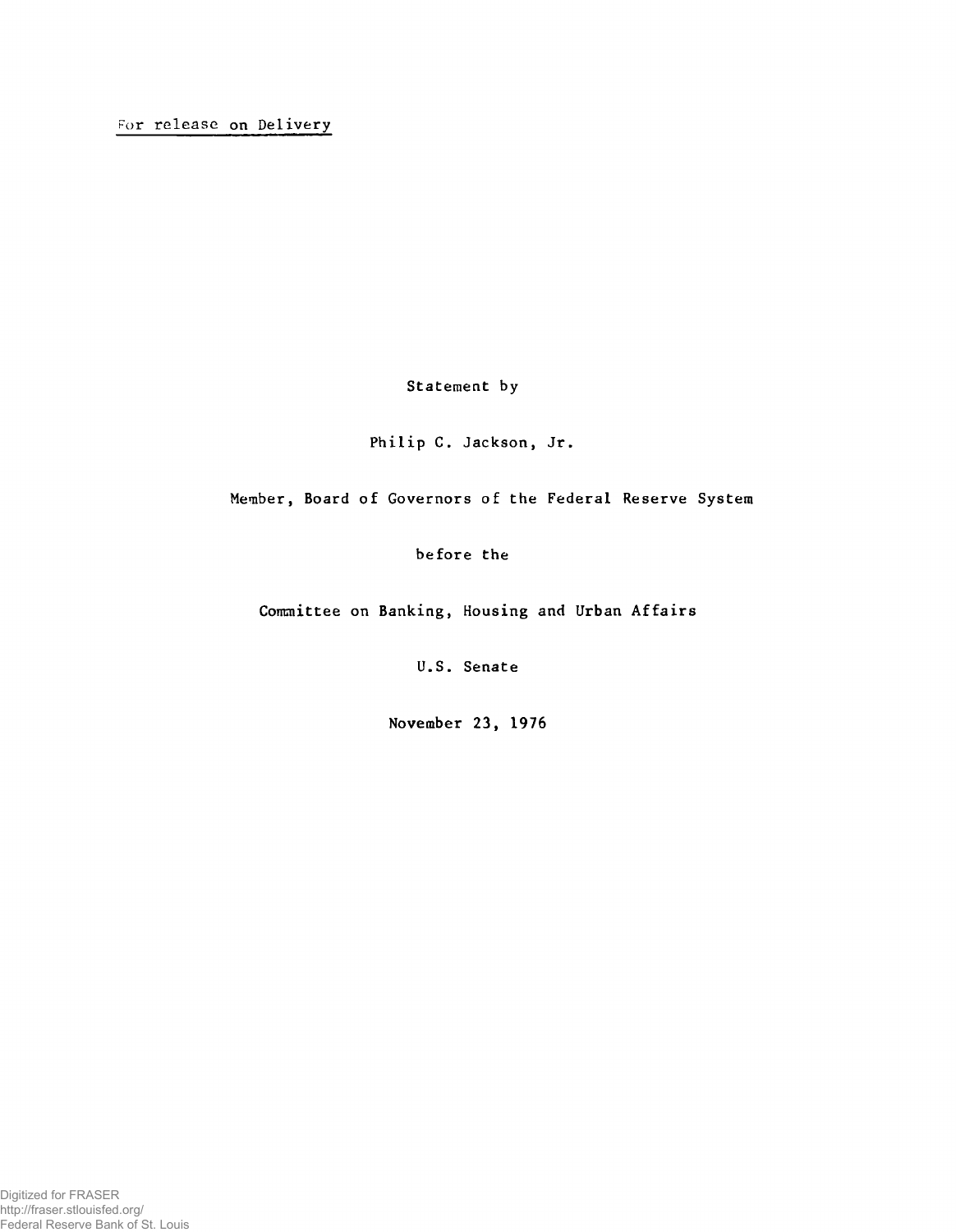**Thank you, Mr. Chairman, for the opportunity to appear on behalf of the Board of Governors to discuss some issues relating to the Fair Housing, Equal Credit Opportunity, and Home Mortgage Disclosure Acts. We have responded by letter (a copy of which is attached to my written statement) to the specific questions furnished by the Committee, and, therefore, I would like to summarize recent activity by the Board and the Reserve Banks in the consumer field in general.**

**Following two public hearings spread over three days and the review of approximately 650 written comments, the Board has published a second proposed revision of Regulation B to incorporate the 1976 amendments to the Equal Credit Opportunity Act. We are endeavoring to promulgate a final version of the regulation by early January so that creditors and consumers will have the opportunity to become familiar with its provisions prior to its effective date on March 23, 1977.**

**After a public hearing and analysis of comments, amendments to Regulation Z to implement the Consumer Leasing Act were issued in mid-October. In that area, we are now preparing sample disclosure forms in order to assist lessors in their compliance.**

**A new Regulation AA, providing procedures for consumer complaints, became effective on September 27. The number of consumer complaints has increased substantially since this regulation was promulgated. In addition, the Board is developing a new consumer complaint control system, to better monitor and analyze the flow and types of complaints.**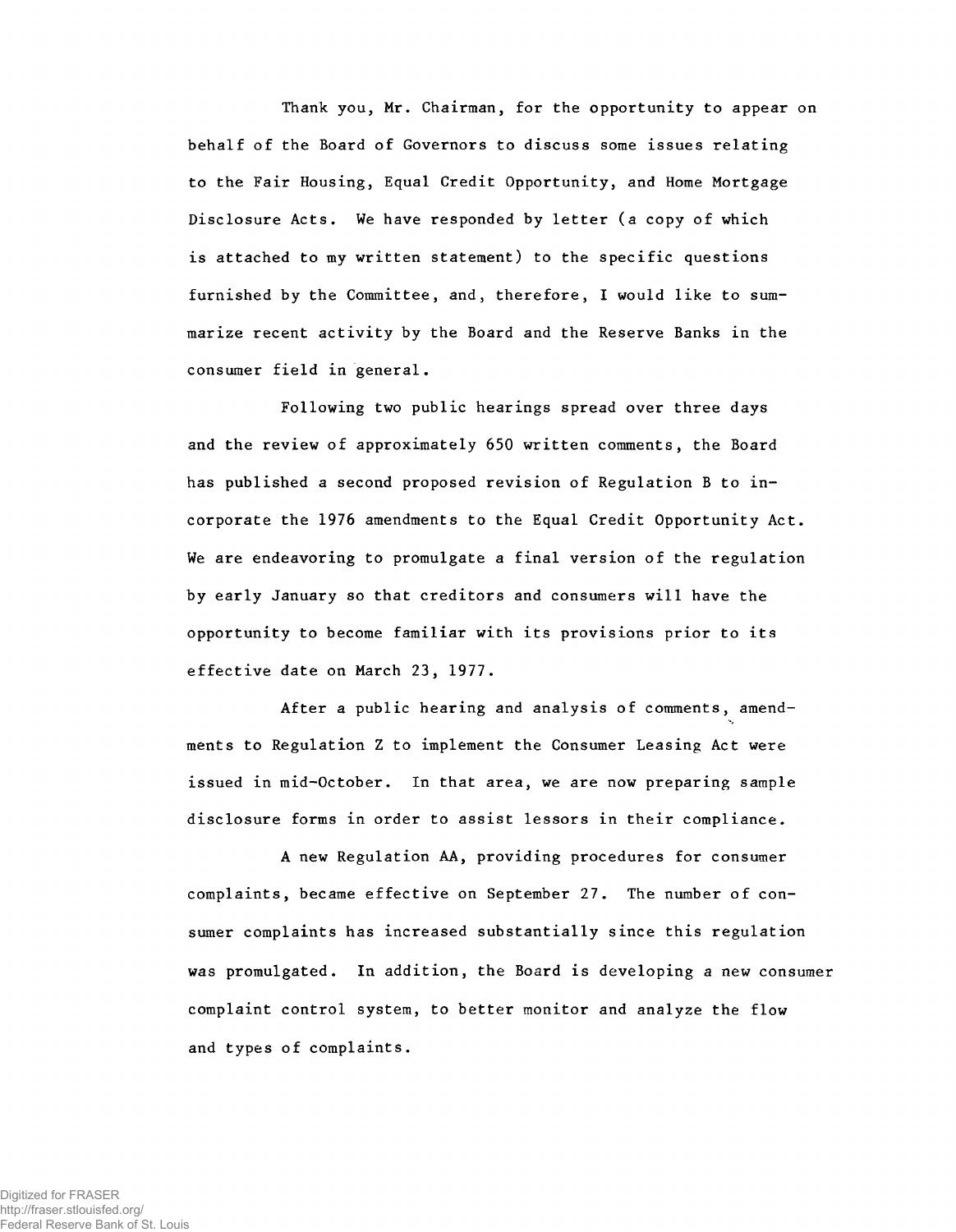The Board will shortly decide on applications for exemption from the requirements of the Home Mortgage Disclosure Act on the part of certain State-chartered depository institutions in California, Illinois, Massachusetts, and New York. In addition, the Board's staff has been responding to numerous inquiries from depository institutions, public officials, and a few private citizens regarding the requirements of the Act, as implemented by the Board's Regulation C. Following the initial September 30 disclosure deadline, the Reserve Banks have examined approximately sixty-five State member banks for compliance with Regulation C and have investigated and resolved complaints against three others.

The Board, in conjunction with the Reserve Banks, is expanding its educational activities in two directions. Believing that a higher level of awareness and understanding will in turn produce a higher level of compliance, the Board is increasing its efforts to educate and assist State member banks, particularly small ones, in how to comply with the many consumer regulations affecting their operations. The Board is also attempting, through sta ff participation in public forums and the preparation of explanatory materials, to heighten the level of awareness of consumers regarding their rights and remedies under the various consumer regulations.

The Federal Reserve System has decided to initiate a program of special consumer regulation compliance examinations for State member banks; forty-five such examinations have already been conducted. To implement this decision, a special consumer compliance examination school was held in late September to expand the training of examiners

**- 2 -**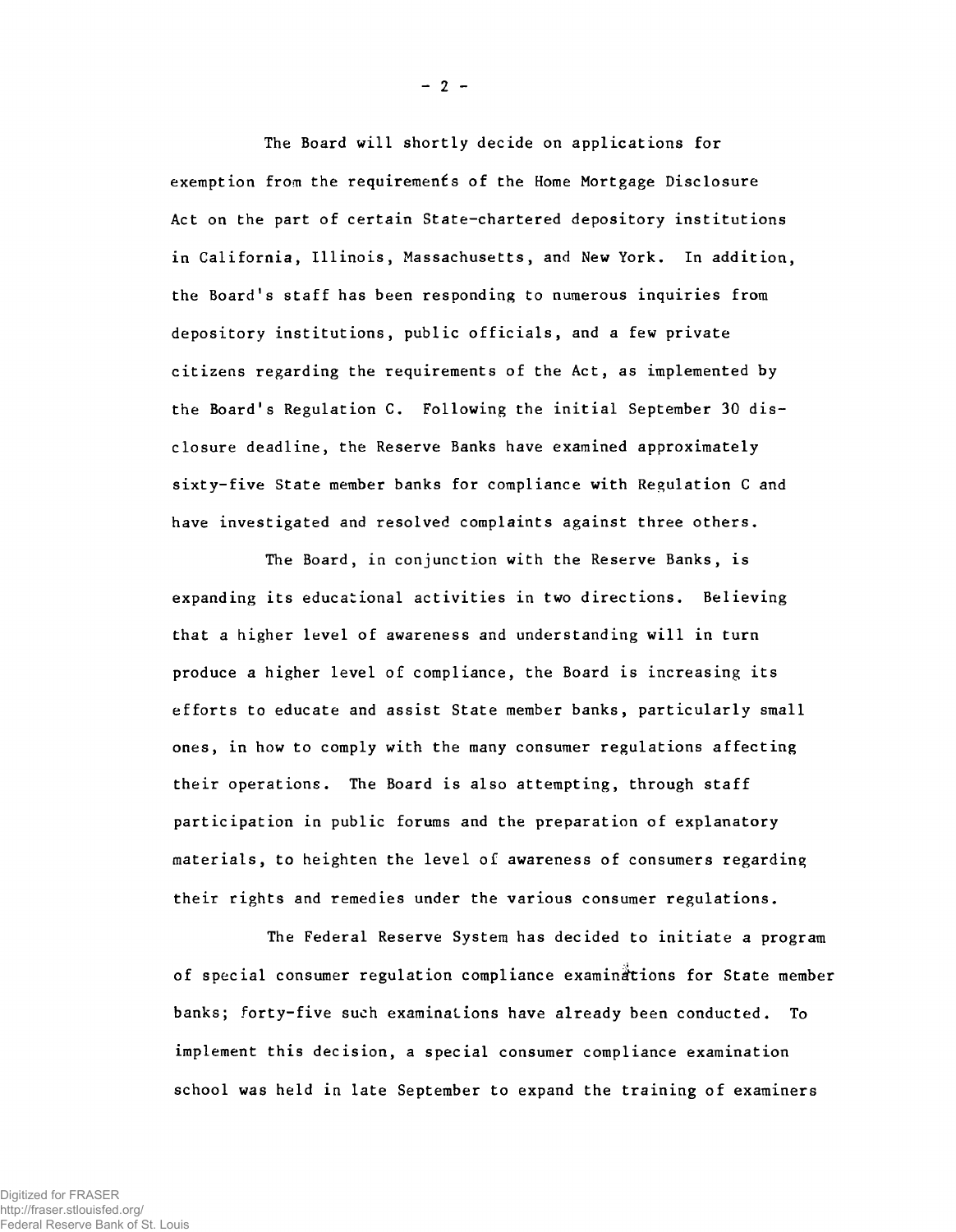regarding the requirements of the consumer credit regulations and methods of enforcing them. Another eight-day school will be held at the end of this month, and four more sessions are planned in each of the next two years.

A special task force from the Board and the Reserve Banks is currently studying a number of issues concerning the examination and enforcement process. It is considering, among other items, special consumer regulation examination procedures (including the preparation of examination manuals and other materials), appropriate remedies for various types of violations, and ways to expand and improve informational services for creditors and consumers. The task force plans to report its recommendations to the Board by the end of this year.

Finally, the new Consumer Advisory Council has been established. The twenty-six members were selected from over 400 candidates whose names were submitted following the Board's solicitation of the names of highly qualified individuals. The Council's chairman is Mrs. Leonor Sullivan, a distinguished member of the House of Representatives, and the vice chairman is Professor William Warren, Dean of the University of California Law School at Los Angeles. The other twenty-four members are distinguished representatives with academic, consumer, and industry backgrounds. Brief biographical sketches regarding each council member are attached to my written statement.

The Council met initially on November 10 and 11. It discussed issues involving the effects test under the Equal Credit Opportunity Act and Regulation B, ways to identify unfair

**- 3 -**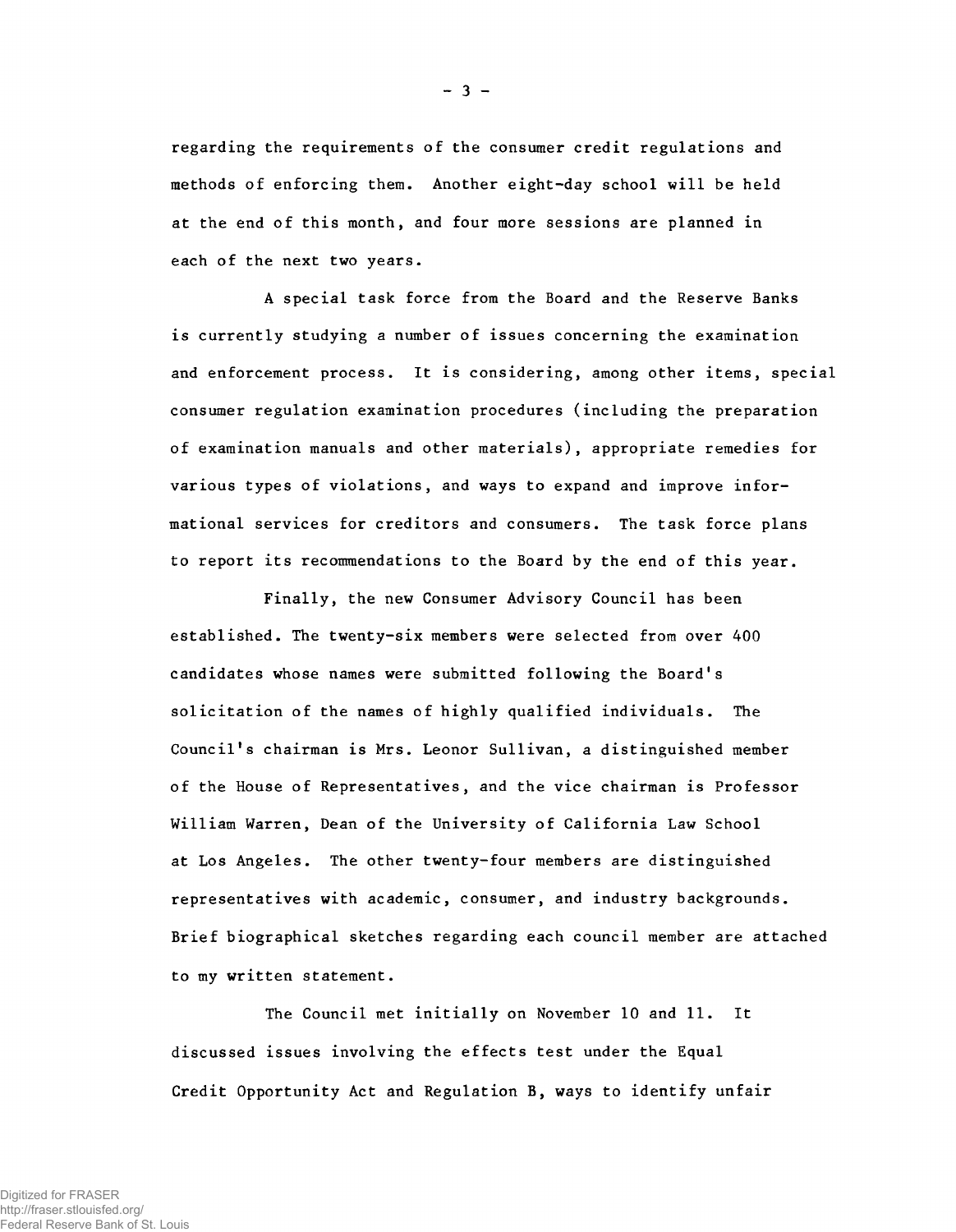**and deceptive banking practices under the Federal Trade Commission Improvement Act, and simplification of the Truth-in-Lending disclosures under Regulation Z. Four meetings of the Council are scheduled for 1977.**

**With that summary as background, I would like now to turn to the concern evidenced in your letters of September 29 and November 8 regarding the Board's intended use of the loan information available under the Home Mortgage Disclosure Act.**

**Let me reiterate first that a System-wide special task force is studying this question, along with other enforcement matters. However, the present prospect is that home mortgage disclosure data will have limited usefulness in monitoring compliance with the Fair Housing and Equal Credit Opportunity Acts. The reason for its limited usefulness is threefold.**

**First, the Home Mortgage Disclosure Act was designed not as an enforcement tool but as a means whereby depositors and local public officials could learn how particular depository institutions invested the deposits entrusted to them.**

**Second, the Act was intended to shed light on local mortgage lending patterns and therefore focuses on disclosure of the geographic location of mortgaged property. The Fair Housing and Equal Credit Opportunity Acts, on the other hand, are anti-discrimination statutes, focusing on the personal characteristics of borrowers. Thus, an analysis of urban mortgage loan data will not necessarily reveal anything about discrimination on the basis of an applicant's race, national origin, religion, sex, marital status, or age.**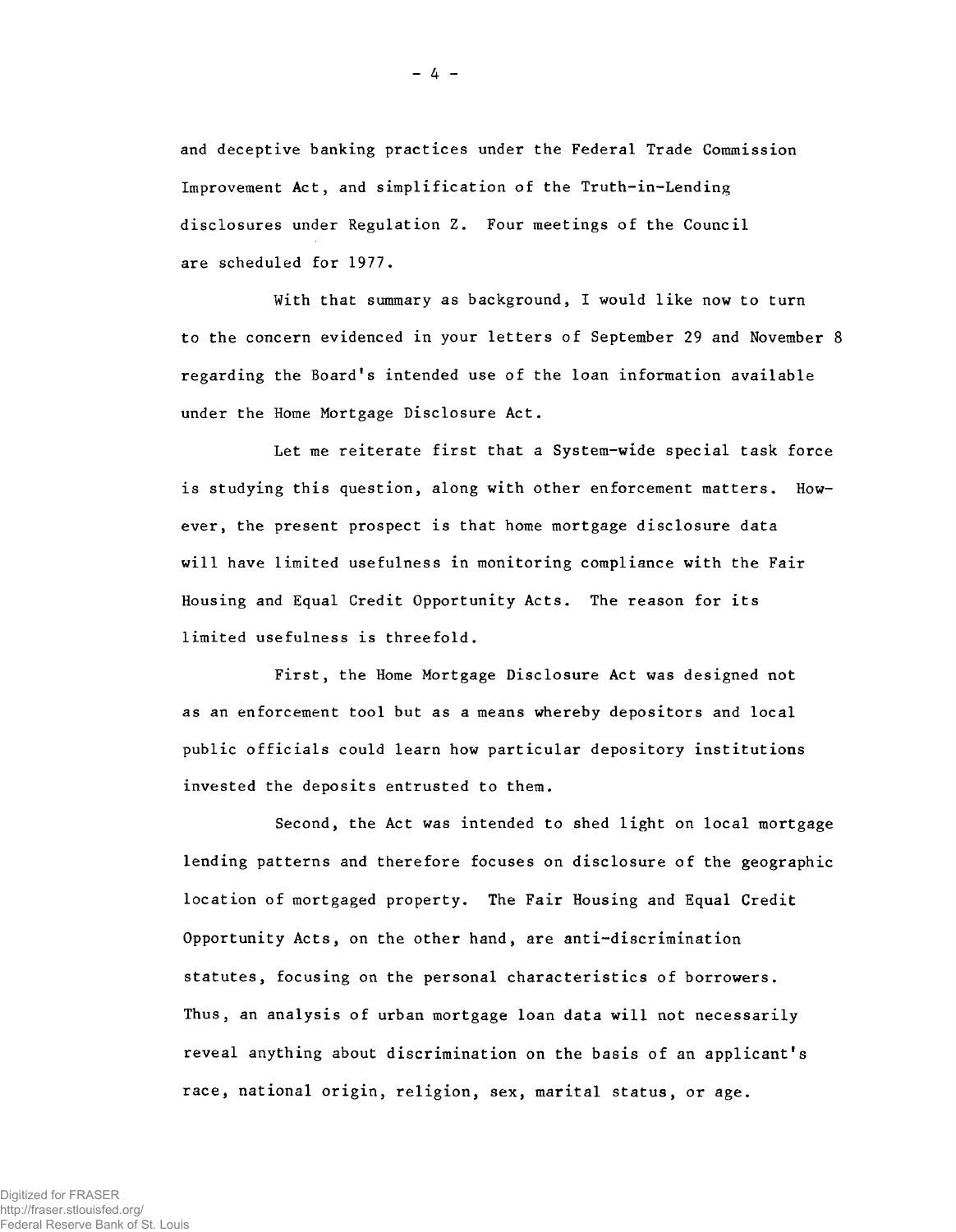**Finally, the Home Mortgage Disclosure Act does not provide any information on the number of applications received by an institution relating to a particular geographic area. Without data on loan demand, an examiner cannot effectively use the loan disclosure figures presently available to uncover possible signs of illegal discrimination.**

**In contrast to the Home Mortgage Disclosure Act, the Equal Credit Opportunity Act and implementing Regulation B provide more appropriate and useful tools for monitoring compliance with antidiscrimination laws. First, they clearly delineate those lending activities that are impermissible, thereby providing lenders and examiners with solid benchmarks by which to judge particular lending practices. Second, Regulation B requires that records be retained on rejected as well as accepted applications, allowing examiners to note the location of the real property offered as security and the financial characteristics of that class of applicants that may have been impermissibly discriminated against - that is, those who were turned down.**

**Finally, if the Board adopts the proposed revision of Regulation B that was recently issued for comment, information will also be available for examination purposes on the race and national origin, sex, marital status, and age of residential real estate loan applicants that voluntarily provide that information..**

**While preliminary indications are that the home mortgage disclosure information may not be very useful in monitoring compliance with anti-discrimination laws, the Board's staff intends to**

**- 5 -**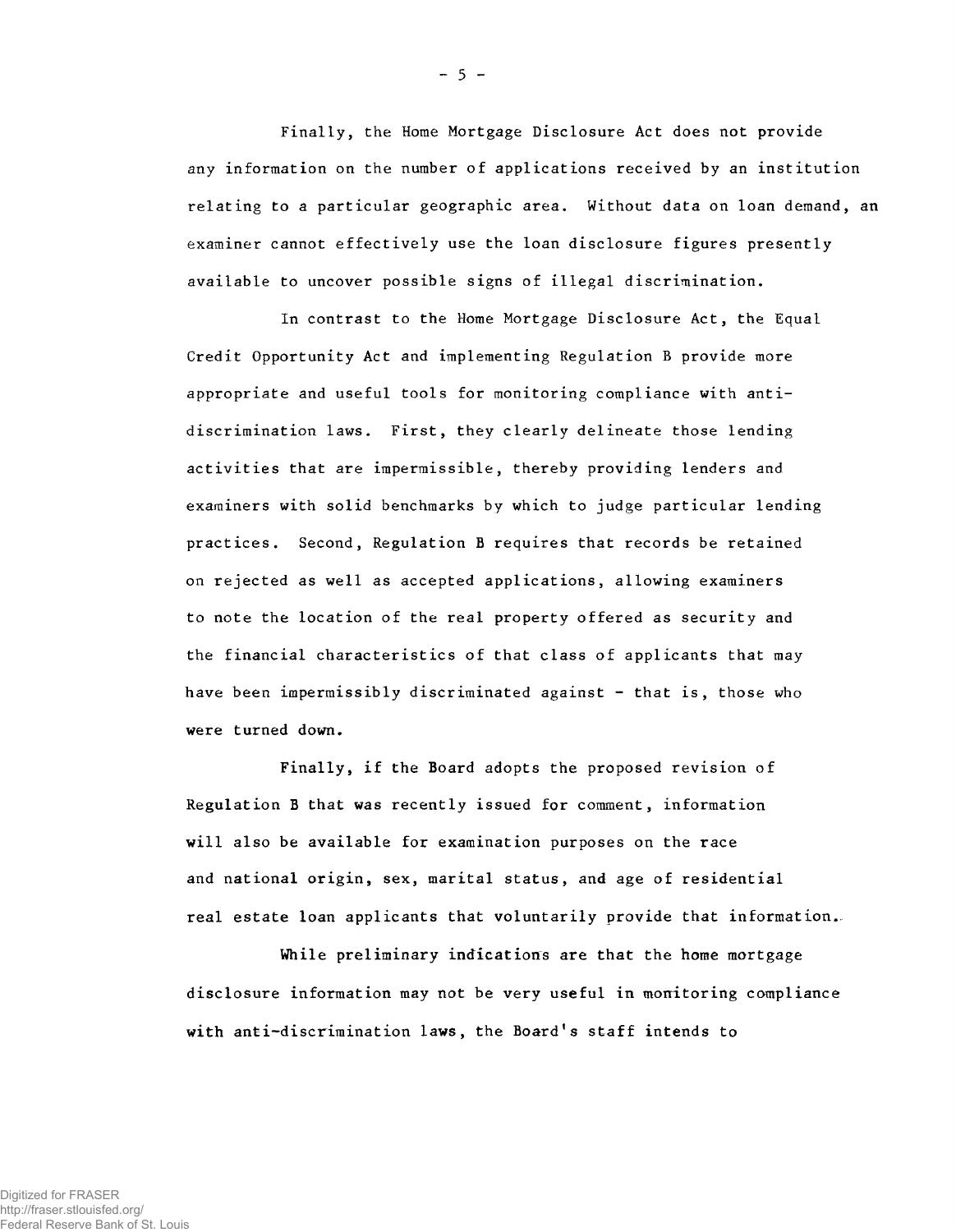consult with officials in California, Illinois, Massachusetts, and New York to determine what use, if any, is being made of the data available under the disclosure laws of these States. The Board has also indicated its willingness to cooperate with the FDIC and FHLBB in any effort on their part to collect and analyze mortgage disclosure data from institutions in the thirty largest standard metropolitan statistical areas, should that appear feasible. Finally, the Board will be interested in reviewing the preliminary results of the joint Comptroller-FDIC pilot study of mortgage applicant and loan information.

In any event, as a consequence of the Home Mortgage Disclosure Act disclosures and the Board's new consumer complaint procedures, more consumer complaints are likely to be brought to our attention. These complaints will aid the compliance monitoring process by pointing toward the need for examination of the banks involved.

I appreciate this opportunity to appear before the committee on behalf of the Board and to be of assistance to you. I would be pleased to respond to any questions that you may have.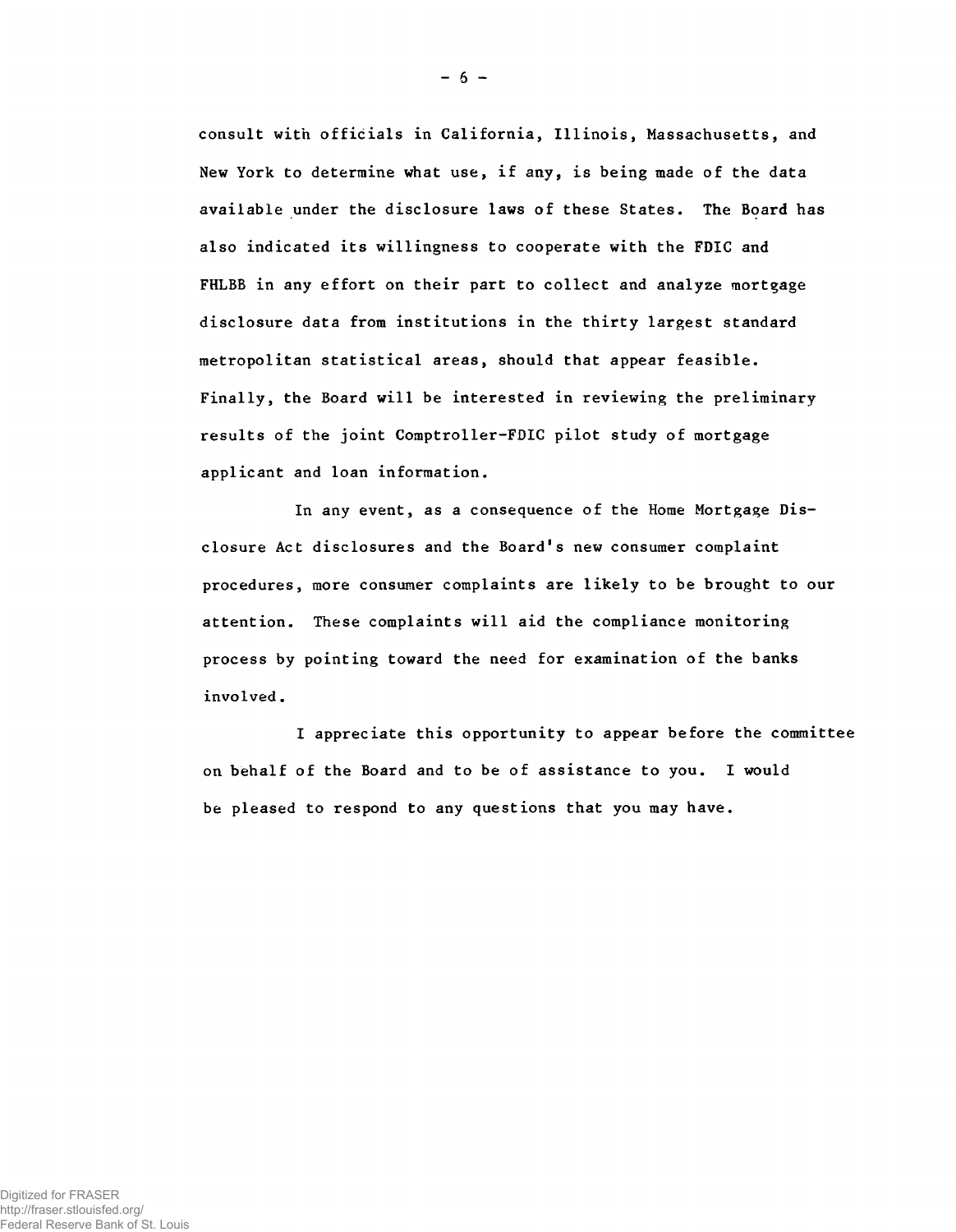#### WILLIAM PROXMIRE, WIS., CHAIRMAN

JOHN SPARKMAN, ALA.<br>HARRISON´A. WILLIAMS, JR., N.J.<br>FHOMAS 3. MC INTYNE, N.H.<br>ALAN CRANSTON, CALIF.<br>ADLAI E. STEVENSON, ILL.<br>JOSEPH R. BIDEN, JR., DEL. **ROBERT MORGAN, N.C.** 

JESSE HELMS, N.C.<br>JAKE GARN, UTAH JOHN **TOWER, TEX.**<br>EDWARD W. BROOKE, MASS.<br>BOB PACKWOOD, OREG.

**KENNETH A. MC LEAN, STAFF DIRECTOR ANTHONY T. CLUFF, MINORITY STAFF DIRECTOR MARY FRANCES DE LA PAVA, CHIEF CLERK** 

# Plnited Hates Henate

**COMMITTEE ON BANKING, HOUSING AND URBAN AFFAIRS WASHINGTON, D.C. 20510** 

**November 8, 1976**

**The Honorable Arthur F. Burns Chairman Federal Reserve Board Federal Reserve System Washington, D. C.**

**Dear Chairman Burns:**

**In preparation for our oversight hearings November 23, it would be helpful to have responses to the following questions in writing prior to the hearing.**

**This was the Committee's practice in our last oversight hearing in this area, and I believe it proved very useful in saving hearing time to explore some of these issues in greater detail.**

**1) Is it the Board's position that simple racial and sex notation and record keeping under the Equal Credit Opportunity Act will facilitate enforcement of fair lending rights provided by the 1968 Civil Rights and by ECOA?**

**2) Has the Board done any spot checks to determine whether institutions are complying with the Home Mortgage Disclosure Act? Has the Board investigated complaints involving institutions that allegedly failed to make public the required data? If so, what action was taken?**

**3) Pending determination of whether state disclosure laws in four states provide a mortgage disclosure program "substantially similar" to the Federal Mortgage Disclosure Act, are you currently requiring all insured institutions** in those states *(New York, Massachusetts, California, and* **Illinois) to compile the reports required by Federal law?**

**4) What use do you plan to have examiners make of the Mortgage Disclosure data in their regular periodic examinations?**

**5) What use do you plan to have examiners make of the ECOA racial notations, once they are approved by the Federal Reserve Board?**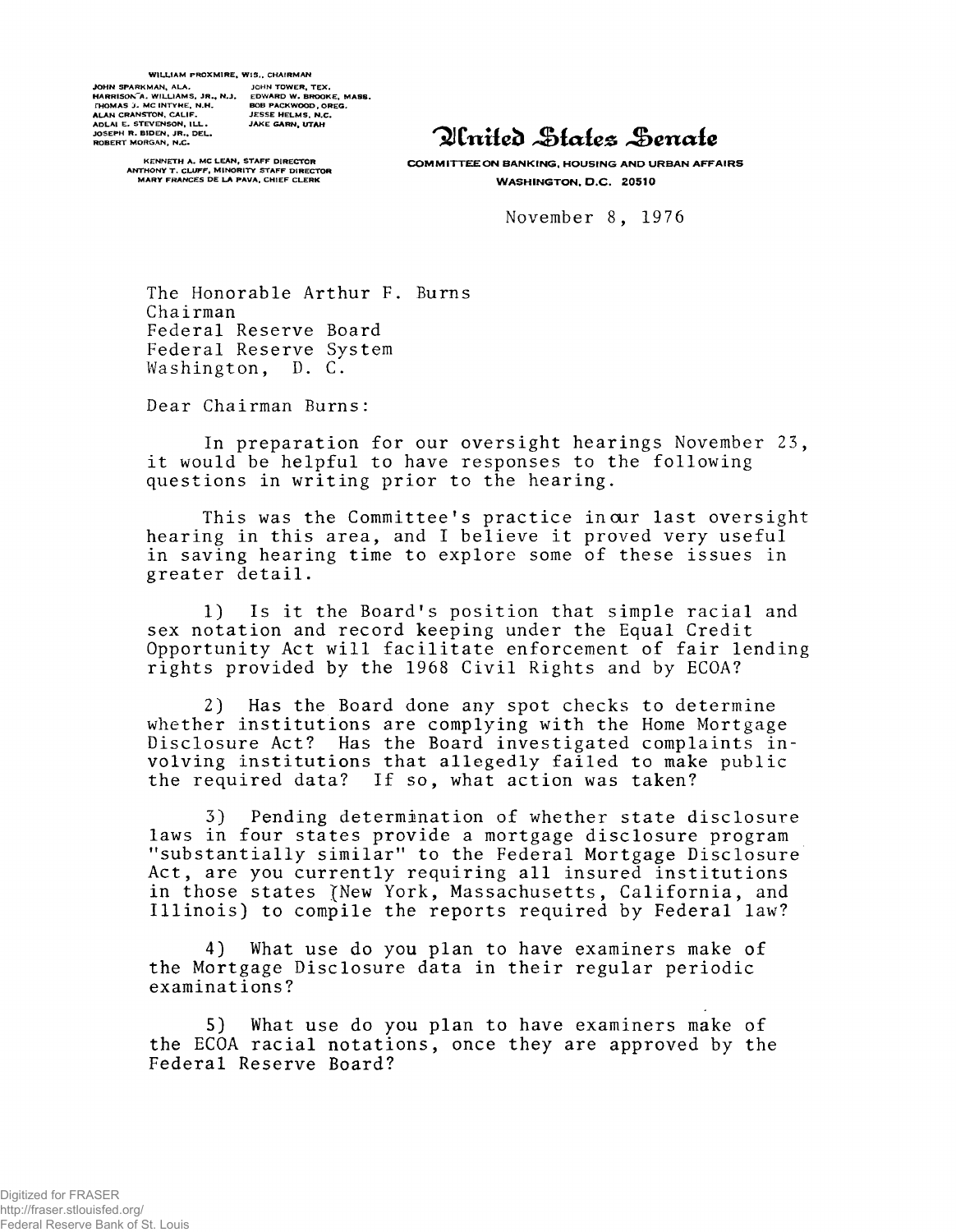**6) Since the Committee's last oversight hearings in March 1976, what changes or improvements have you made in your examiners' fair lending compliance program. Specifically, have you expanded the training program for examiners in the areas of civil rights and consumer rights? Have you expanded the review procedures used in examinations? Please provide the Committee with a copy of all relevant training material.**

**7) In cases where lenders appear to adopt different criteria for minority and majority applicants and/or white and integrated or minority neighborhoods, what would be an appropriate remedy, in your view? Have you ever imposed such a remedy?**

**8) What arrangements do you have to refer pattern or practice cases to the Justice Department for action under Title 8?**

**9) Based on the 1974 pilot survey by the Federal financial supervisory agencies, have you examined any institutions which seemed to be avoiding making real estate loans to minority borrowers or minority neighborhoods?**

**According to your letter of last March** *<sup>9</sup> ,* **at that time your civil rights enforcement program was limited to the use of a civil rights questionnaire to be completed by the examiner. In that letter, you indicated that data is developed "on the proportion of real estate- loans to minorities to the total of the bank's real estate loans outstanding." What is done with these data? What does the examiner do when he finds the proportion to be suspiciously low? How many cases have you had where any behavior change on the part of the lender was requested by the Board?**

**I would very much appreciate your reply by November 19 so I can better prepare for the hearing on the 23rd.**

Sincerely, **Chairman'**

WP:bkg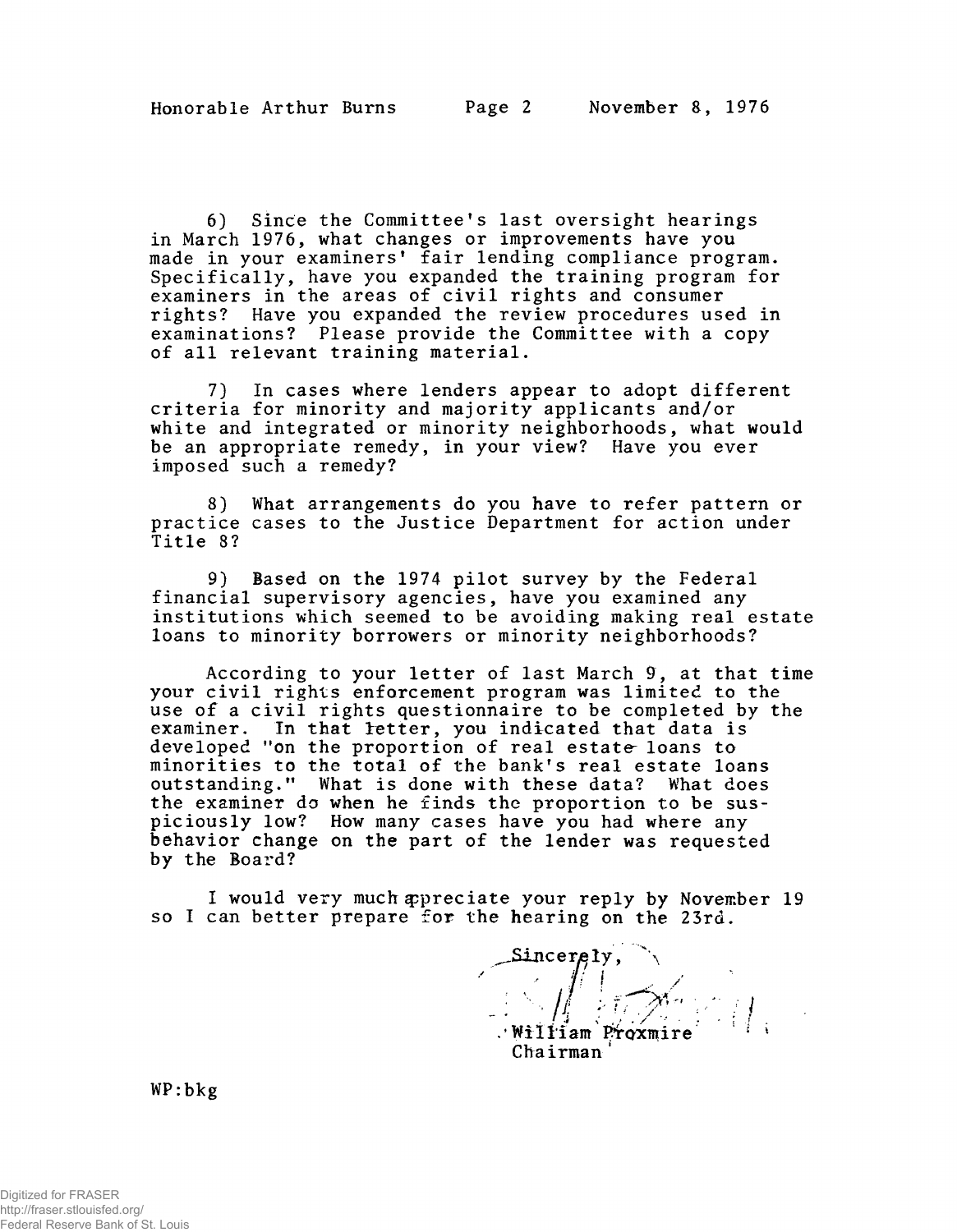

**CHAIRMAN OF THE BOARD OF GOVERNORS FEDERAL RESERVE SYSTEM** W ASHINGTON, **D. C. 20551**

November 19, 1976

The Honorable William Proxmire Chairman Committee on Banking, Housing and Urban Affairs United States Senate Washington, D.C. 20510

Dear Mr. Chairman:

I am pleased to respond on behalf of the Board of Governors to the questions that you asked in your letter of November 8, in preparation for an oversight hearing on November 23, regarding the Board's enforcement activities under the Fair Housing, Equal Credit Opportunity, and Home Mortgage Disclosure Acts. Our answers to the questions are attached to this letter. The unnumbered questions set forth in the next to last paragraph of your letter are answered under number 10.

I hope that you will find this information useful. Governor Jackson is looking forward to testifying before the Committee next week, and he will be glad to respond to any further questions at that time.

Sincerely yours,

has serme

Arthur F. Burns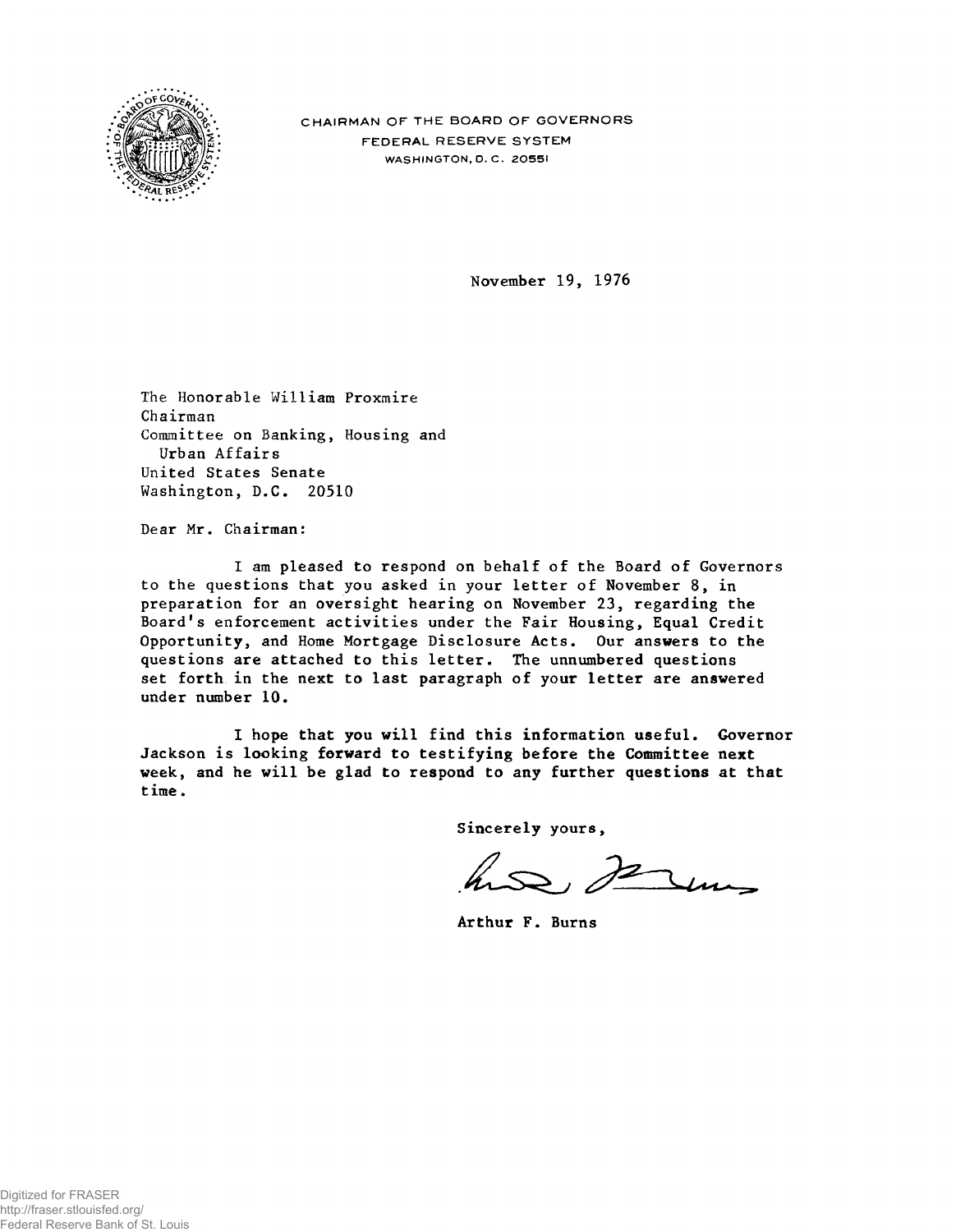**Answers to Questions in Chairman Proxmire's Letter of November 8, 1976**

**(1) On November 3 the Board issued for public comment a second proposed revision of its Equal Credit Opportunity regulation (Regulation B). The proposal contains provisions that would require creditors making certain residential mortgage loans to request information regarding the race and national origin, sex, marital status, and age of applicants. Various civil rights and women1s organizations, the Justice Department, the Federal Trade Commission, the Department of Housing and Urban Development, and others have recommended that some form of notation and record keeping be required as a tool to monitor compliance with the Fair Housing and Equal Credit Opportunity laws. In determining whether to adopt such a requirement in the regulation, the Board will carefully consider the views expressed by those respondents, as well as any further comments on this subject submitted in response to the recent republication of Regulation B.**

**(2) The Board, in conjunction with the Reserve Banks, is developing uniform examination procedures for monitoring compliance with all consumer credit regulations for which the Board has enforcement authority. (This effort will be discussed at greater length in connection with your sixth question.) As a part of this process, several Reserve Banks have started conducting special consumer regulation compliance examinations of State member banks. About forty-five**

Digitized for FRASER http://fraser.stlouisfed.org/ Federal Reserve Bank of St. Louis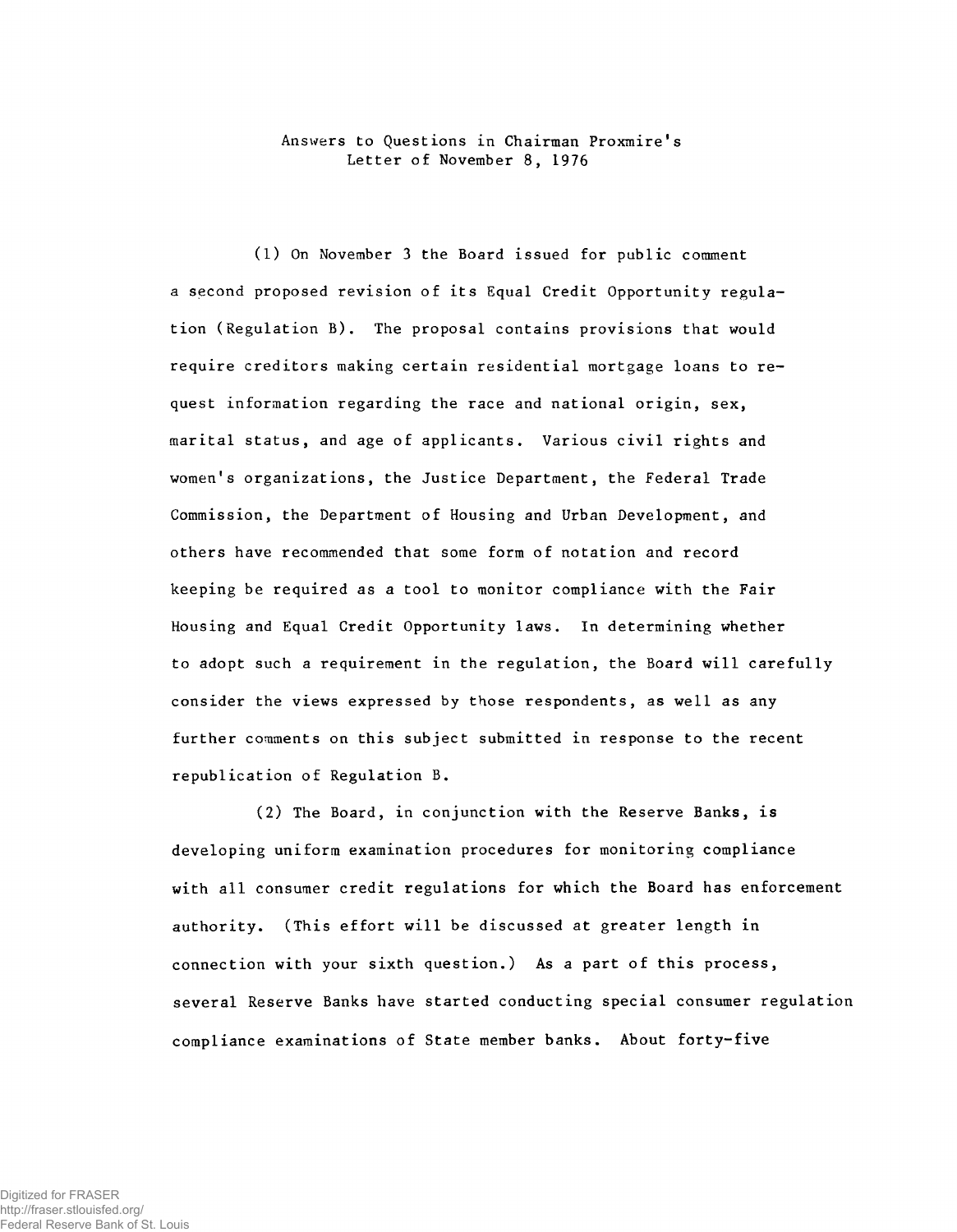**of these examinations have been conducted since September 30, when the initial home mortgage disclosure statements were required to be made publicly available under the Board1s Regulation C. Fifteen of the forty-five banks examined were subject to the Regulation C disclosure requirements and were checked for compliance. In addition,** the Reserve Banks have made approximately fifty "spot checks" to **determine if the disclosure statements had been prepared and made available to the public.**

**The Board has not received any specific complaints concerning the availability of mortgage disclosure data, but three complaints have been received and investigated by the Reserve Banks. Based on the examinations that were conducted and the complaints that were investigated, five State member banks have been found not to be in full compliance with Regulation C requirements. In three instances involving relatively small banks where the officers were not familiar with the new requirements, the disclosure statements either were not prepared or were improperly prepared. In those cases, the examiners have explained the applicable requirements and instructed the banks to comply, which they have done or are in the process of doing; and the examiners have rechecked or will recheck those banks to insure that compliance is achieved. In two cases, the disclosure statements were not made publicly available in the manner prescribed in Regulation C. These problems have also been corrected.**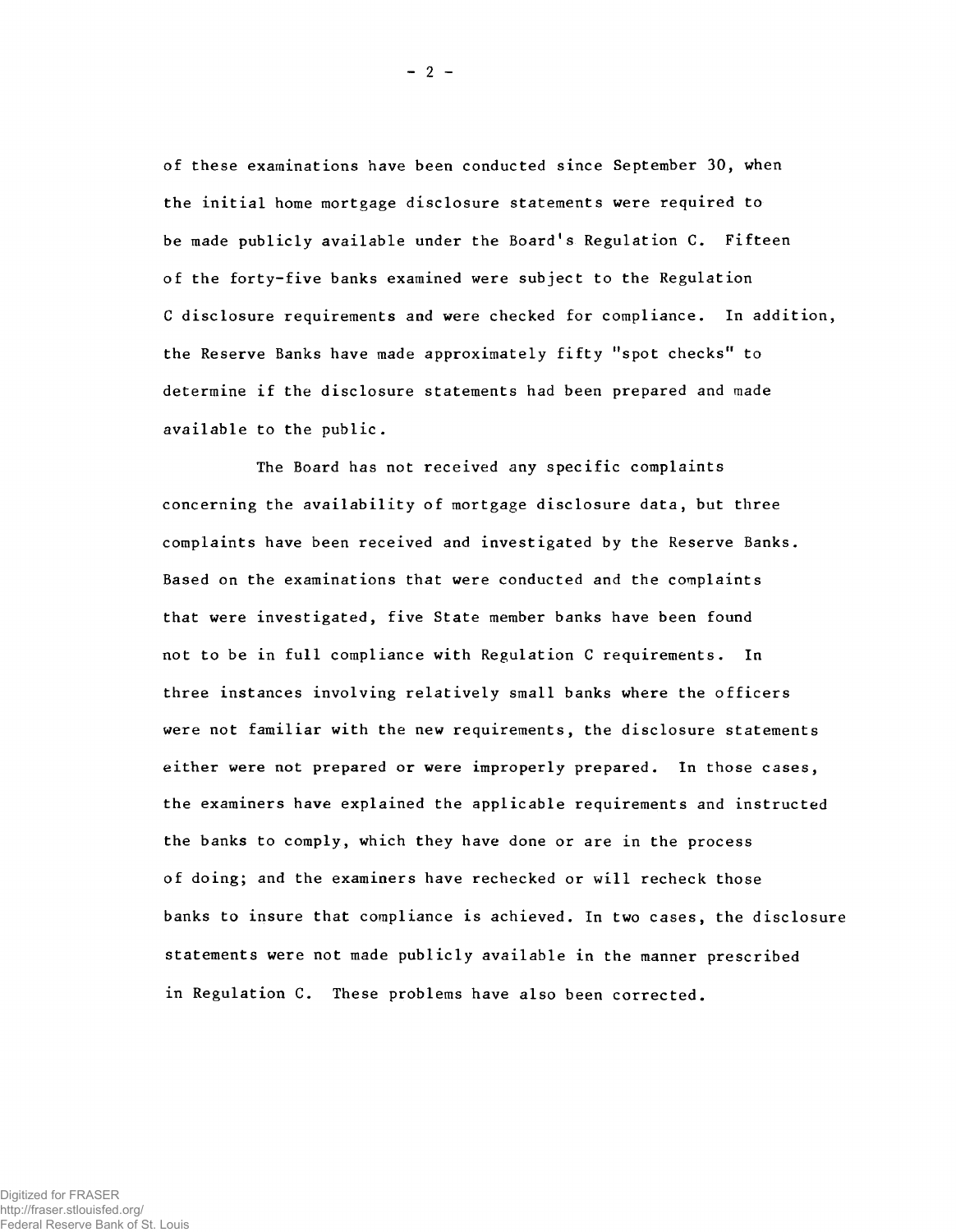**(3) Regulation C provides that during the time that the Board is considering an exemption application filed by September 30, State-chartered depository institutions subject to the State laws upon which the application is based do not have to prepare a disclosure statement for the last full fiscal year ending prior to July 1, 1976. Since the applications relating to institutions subject to the disclosure laws of California, Illinois, Massachusetts, and New York were submitted to the Board prior to September 30, those institutions have not had to comply with the September 30 disclosure requirements of Regulation C. If an exemption application is denied, then the institutions covered by that application will have to make the statement available within sixty days. This grace period applies only to exemption applications received prior to September 30, affects only disclosure of pre-July data, and was intended to eliminate the burden of dual reporting in the event that a State** was determined to have a "substantially similar" law.

**(4) A special Reserve System task force is studying how Home Mortgage Disclosure Act data may be used in the examination process to determine possible illegal discrimination in mortgage lending. (The task force's responsibilities will be discussed further in answer to question six.) However, the present prospect is that home mortgage disclosure data will have limited use in the compliance enforcement process.**

**The disclosure Act was designed not as an enforcement tool but as a means whereby the public could learn how local institutions**

**- 3 -**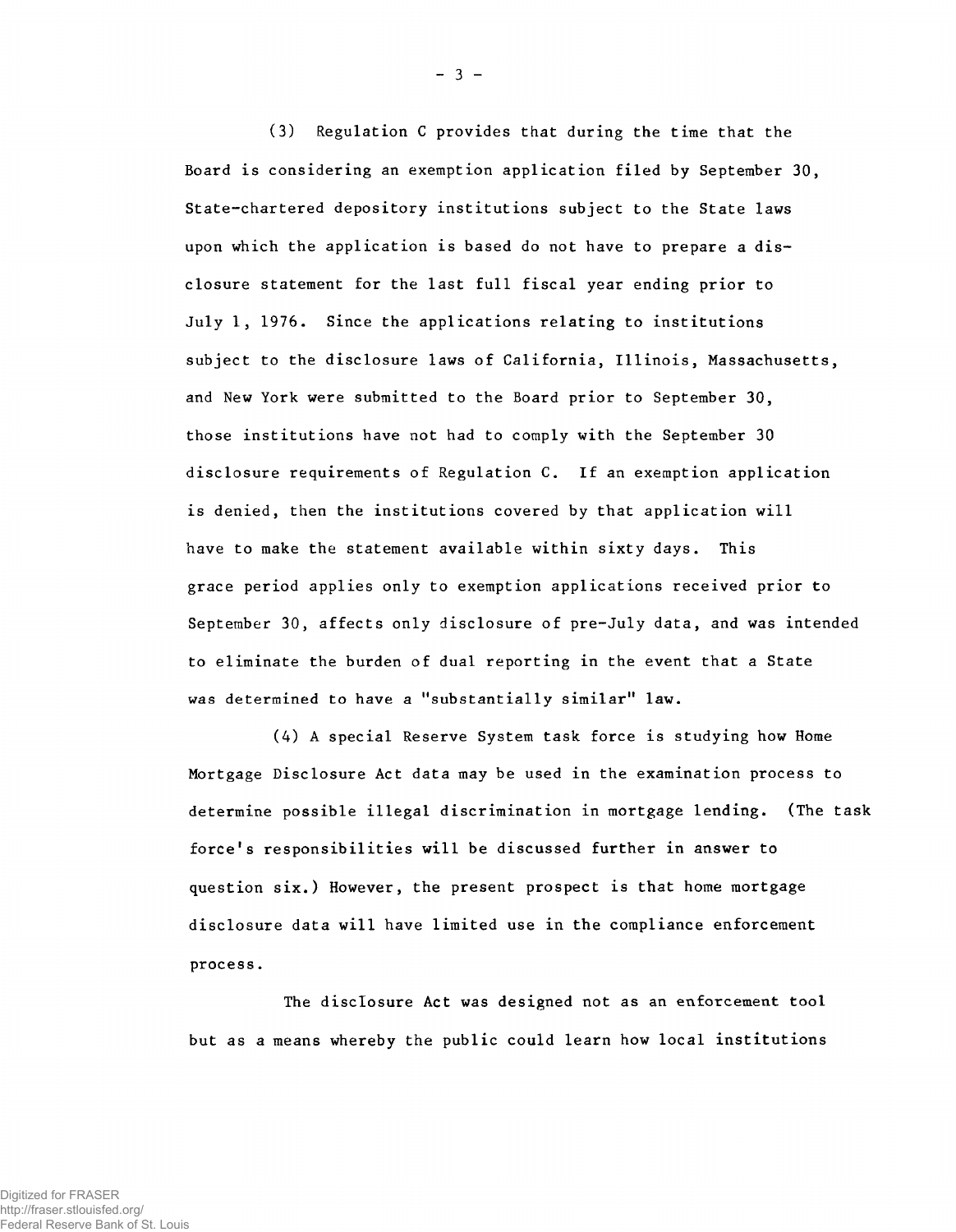invested the deposits entrusted to them. In furnishing the public with this information, the Act provides only a partial picture of residential mortgage lending activity. For example, it does not require the disclosure of information regarding rejected loan applications. In contrast, Regulation B, with its requirement that lenders retain all records concerning an application, will provide an examiner with a much better factual basis to determine whether a State member bank is engaging in illegal lending activity. The information available under Regulation B will include the geographic location of the collateral not only for approved loans but also for applications that were rejected.

Furthermore, the use of presently available mortgage disclosure information to detect possible discrimination on the basis of an applicant's personal characteristics or the demographic characteristics of a neighborhood, without further data collection and retention, would involve a lengthy and detailed analysis of Census Bureau information that is now six years old . Again, Regulation B, if it is adopted in its proposed form, would at least provide information regarding each applicant's race and national oriein , sex, marital status, and age; and, through its record retention requirement, it would also make available certain basic financial information about each applicant.

Despite these preliminary indications that the Federal home mortgage disclosure data have limited usefulness in the examination process, the Board's staff intends to consult with officials in California, Illinois, Massachusetts, and New York to determine what use, if any, is being made of the data available under the disclosure laws of these States. The Board has also indicated its willingness to cooperate

Digitized for FRASER http://fraser.stlouisfed.org/ Federal Reserve Bank of St. Louis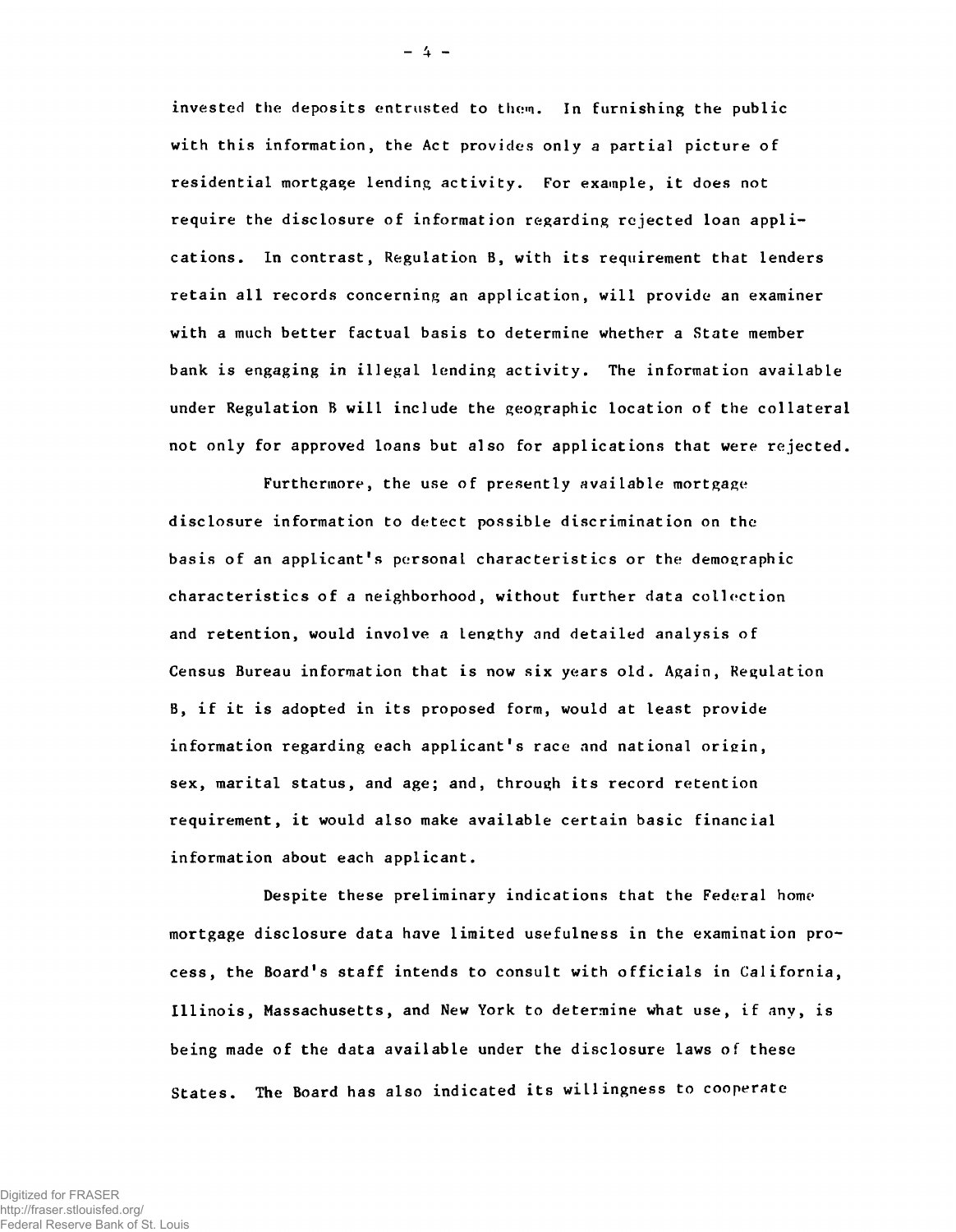with the Federal Deposit Insurance Corporation and Federal Home Loan Bank Board in any effort on their part to collect and analyze mortgage disclosure data from institutions in the thirty largest standard metropolitan statistical areas, should that appear feassible. Finally, the Board will be interested in reviewing the preliminary results of the joint Comptroller-FDIC pilot study of mortgage applicant and loan information.

The public availability of the Home Mortgage Disclosure Act data may benefit the monitoring process by generating more consumer interest and attention and thus complaints about allegedly discriminatory practices. The complaints will in turn lead to intensive compliance examinations of institutions whose practices appear to discriminate impermissibly.

(5) Answering your fifth question at this juncture is difficult since the provision of Regulation B relating to data notation and monitoring is subject to change as a result of additional comments now being solicited from the public. In addition, the special System task force working to develop practical enforcement techniques has not submitted its recommendations.

(6) The System has taken a number of positive steps in recent months to expand and improve its program of consumer compliance enforcement. One of the most affirmative of these actions is the expansion of the System's efforts to educate and assist State member banks, especially small ones, in complying with the many consumer regulations. The Board believes that a higher level of awareness and understanding on the part of member banks will in turn produce a higher level of compliance.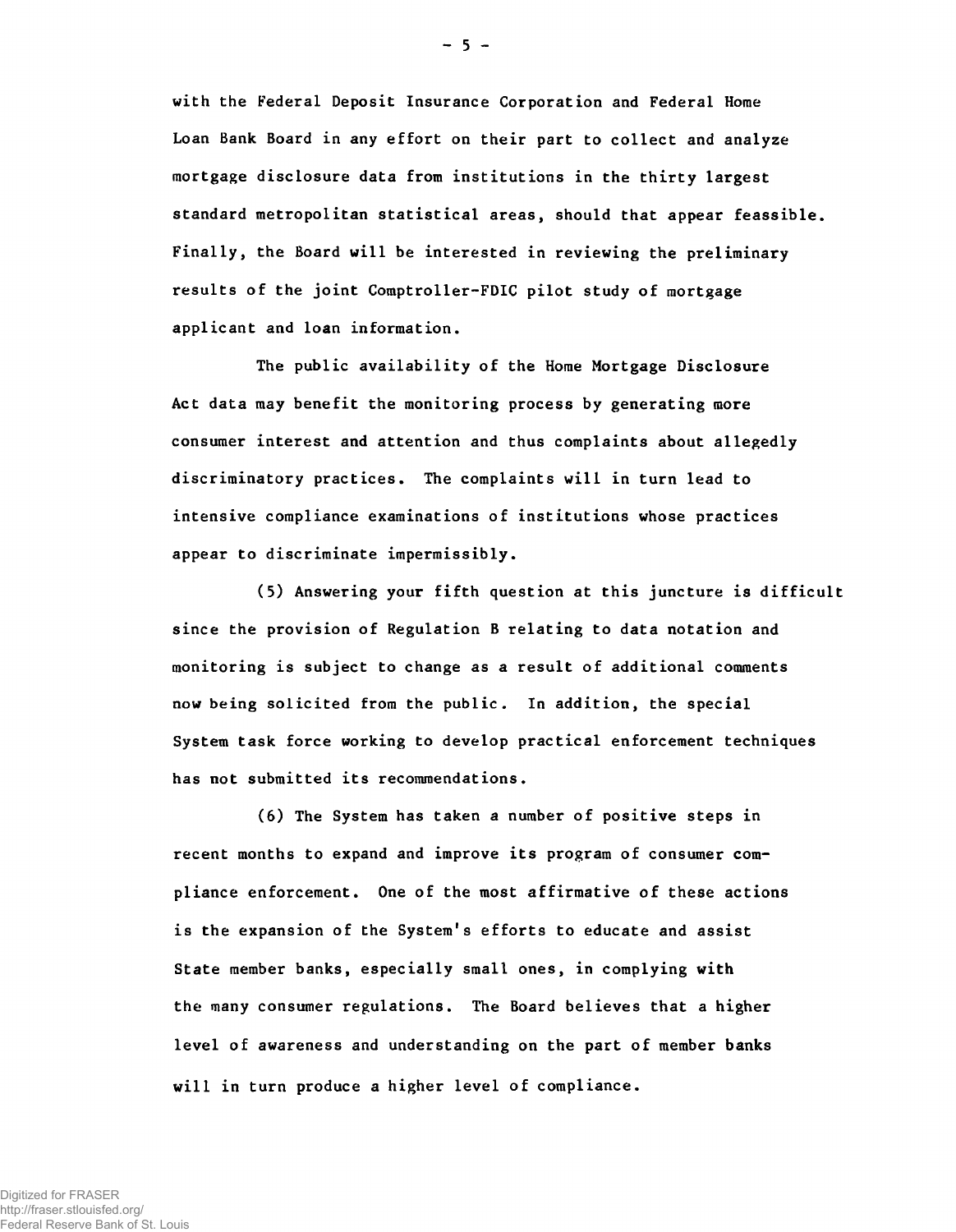As mentioned in the response to question two, the System has recently initiated special examinations to monitor compliance with consumer regulations, and this has required several additional actions. In order to have qualified examination personnel, a consumer affairs school has been established. The first session was held during the week of September 27. A second, eight-day session will start on November 29. Four additional school sessions are planned for each of the next two years. A copy of the proposed agenda for the forthcoming school is attached to this letter. Of course, each Svstem examiner also attends regular assistant examiner and examiner schools where consumer regulations and examination techniques are discussed.

A System-wide task force has been established and is developing plans to implement those education and examination programs. It is preparing recommendations on issues such as:

- . Special examination procedures designed to monitor consumer regulation compliance. This project includes preparing examination manuals, check lists, work papers, and reports.
- . Review procedures to determine the effectiveness of the examination process as a means of enforcement.
- . What actions should be taken if various kinds of violations are discovered.
- . Effective means of utilizing the System's Public Information Program to inform creditors and consumers about consumer regulations and consumer rights.

The task force anticipates submitting its report and recommendations to the Board by the end of the year.

**- 6 -**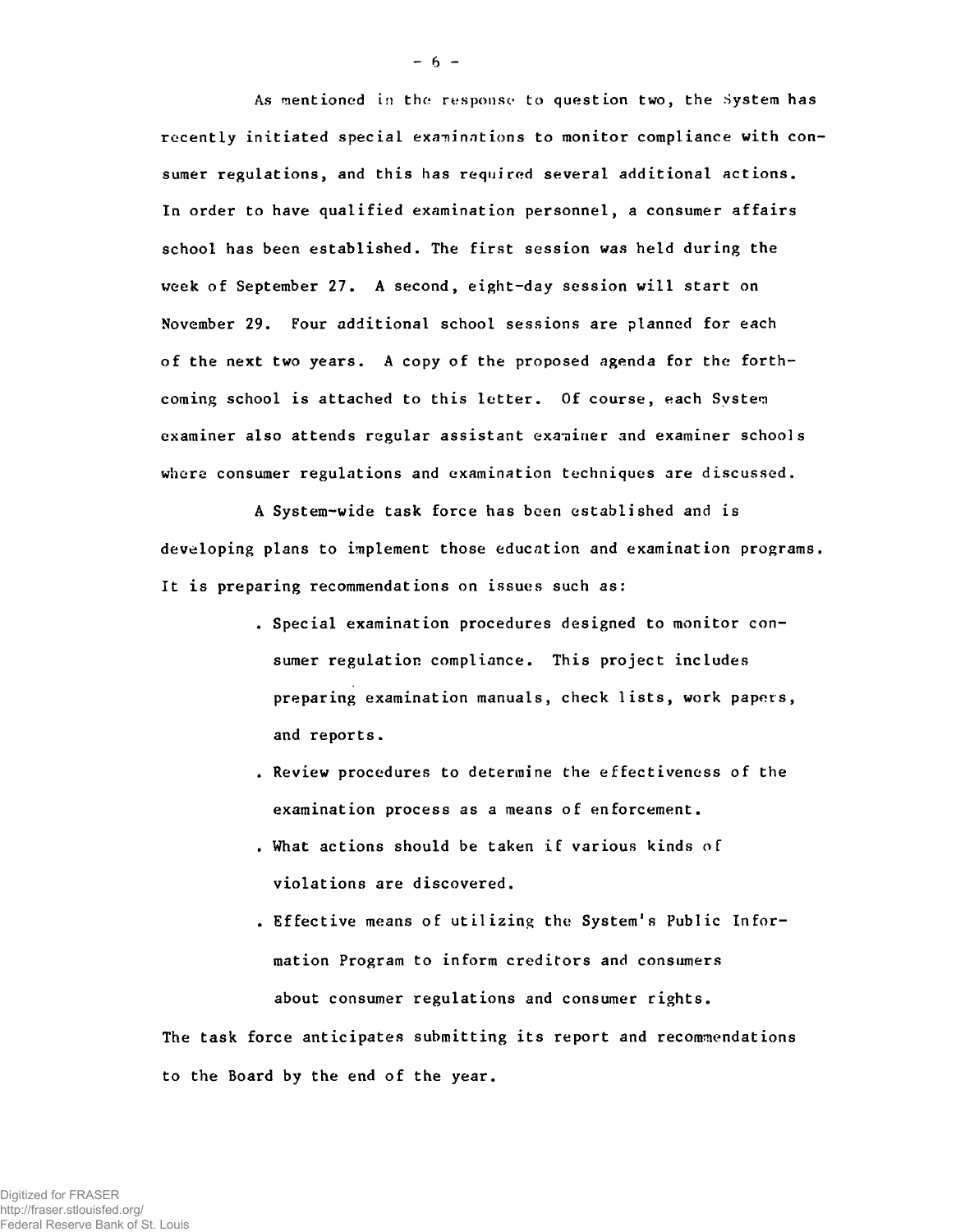Finally, the Board is seeking the advice of its new Consumer Advisory Council on a wide range of issues concerning the Board's responsibilities in the consumer credit field.

(7) As was mentioned in the answer to the previous question, this is one of the issues being addressed by the special task force. The recent amendments to the Equal Credit Opportunity Act have provided for a more definitive concept of discriminatory lending. In response to those amendments, the Board is studying not only the means whereby illegal discriminatory lending practices may be discovered, but also the appropriate remedies that may be employed if various types of regulatory violations are found.

(8) Under a long-standing arrangement, the Board refers to the Department of Justice for appropriate enforcement action any cases in which it appears probable that State memnber banks have violated criminal statutes and regulations to which they are subject. The probable violations may be discovered in the course of examinations or through other channels, such as bank holding company applications. Referral to the Department of Justice is made only after thorough investigation and consideration by the Board and the Reserve Banks.

An interagency Memorandum of Understanding was recently agreed upon for the exchange of information relating to fair lending complaints at the stage when the complaints are received by the supervisory agency. The parties to the agreement are the Department of Housing and Urban Development, the Department of Justice, the Comptroller of the Currency, the Federal Deposit Insurance Corporation, the Federal Home Loan Bank Board, and the

**- 7 -**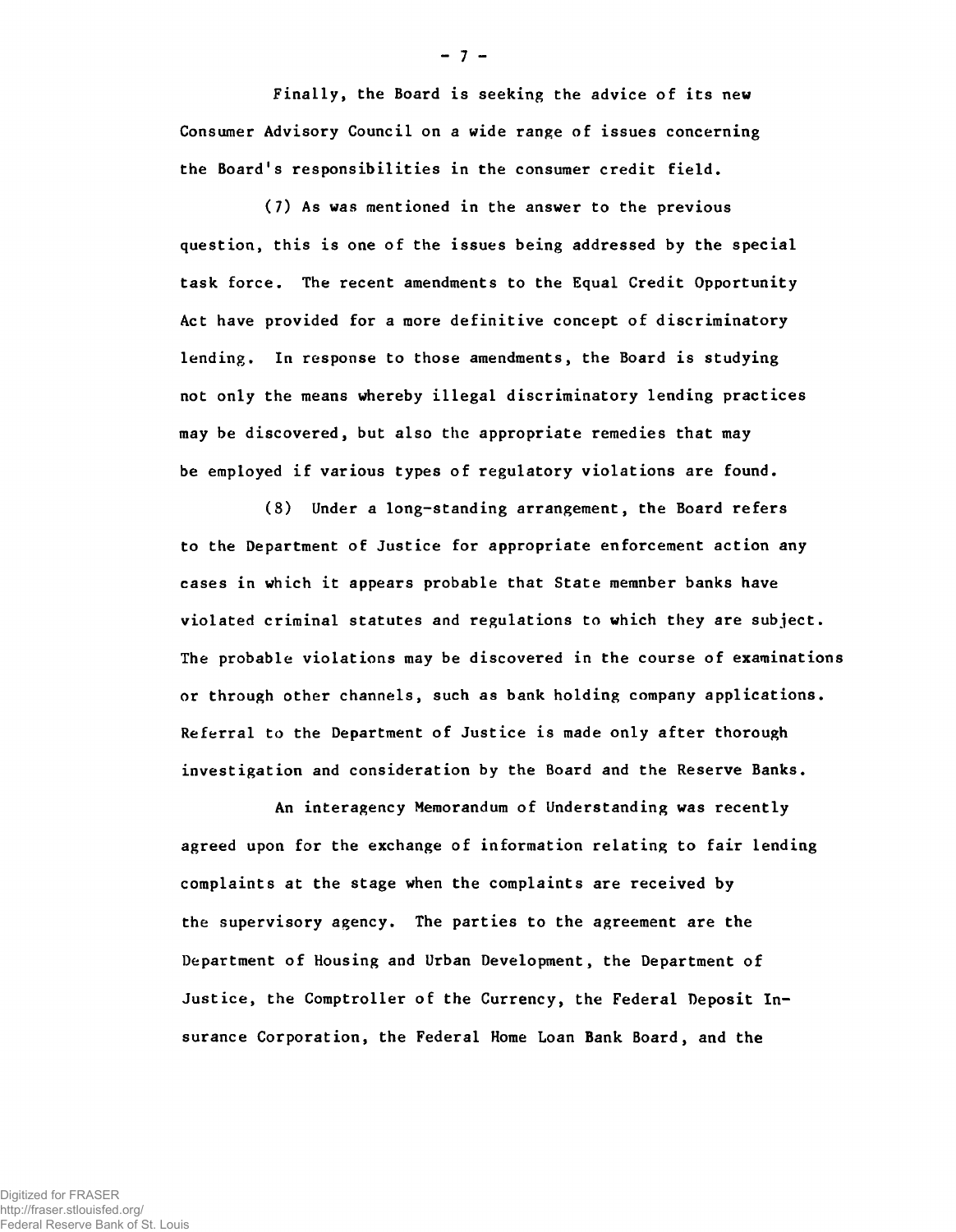Board of Governors. Under the Memorandum of Understanding, each supervisory agency provides HUD with a copy of all complaints received by the agency relating to discrimination in residential mortgage financing, with an indication of the action taken or contemplated by the agency regarding the complaint. HUD, in turn, furnishes the Department of Justice with a monthly listing of financial institutions against which complaints have been filed.

The agreement also provides that the supervisory agencies, in their discretion, may refer cases reflecting possible discrimination in mortgage lending directly to the Justice Department. Such referral would be made by the Board in accordance with normal procedures when investigation indicated that there was a serious basis for the complaint and probable cause to believe that a violation had taken place.

(9) The pilot Fair Housing information survey actually involved three surveys. The Form A survey was designed and conducted by the FHLBB; the Form B survey was designed and conducted jointly by the Federal Reserve and the FDIC; and the Form C survey was designed and carried out by the Comptroller.

Thirteen State member banks participated in the Form B survey. The Board's staff analyzed the data for those banks for indications of discriminatory lending practices. As a result of that analysis, two banks participating in the survey were examined, but no evidence of illegal discrimination was discovered.

**- 8 -**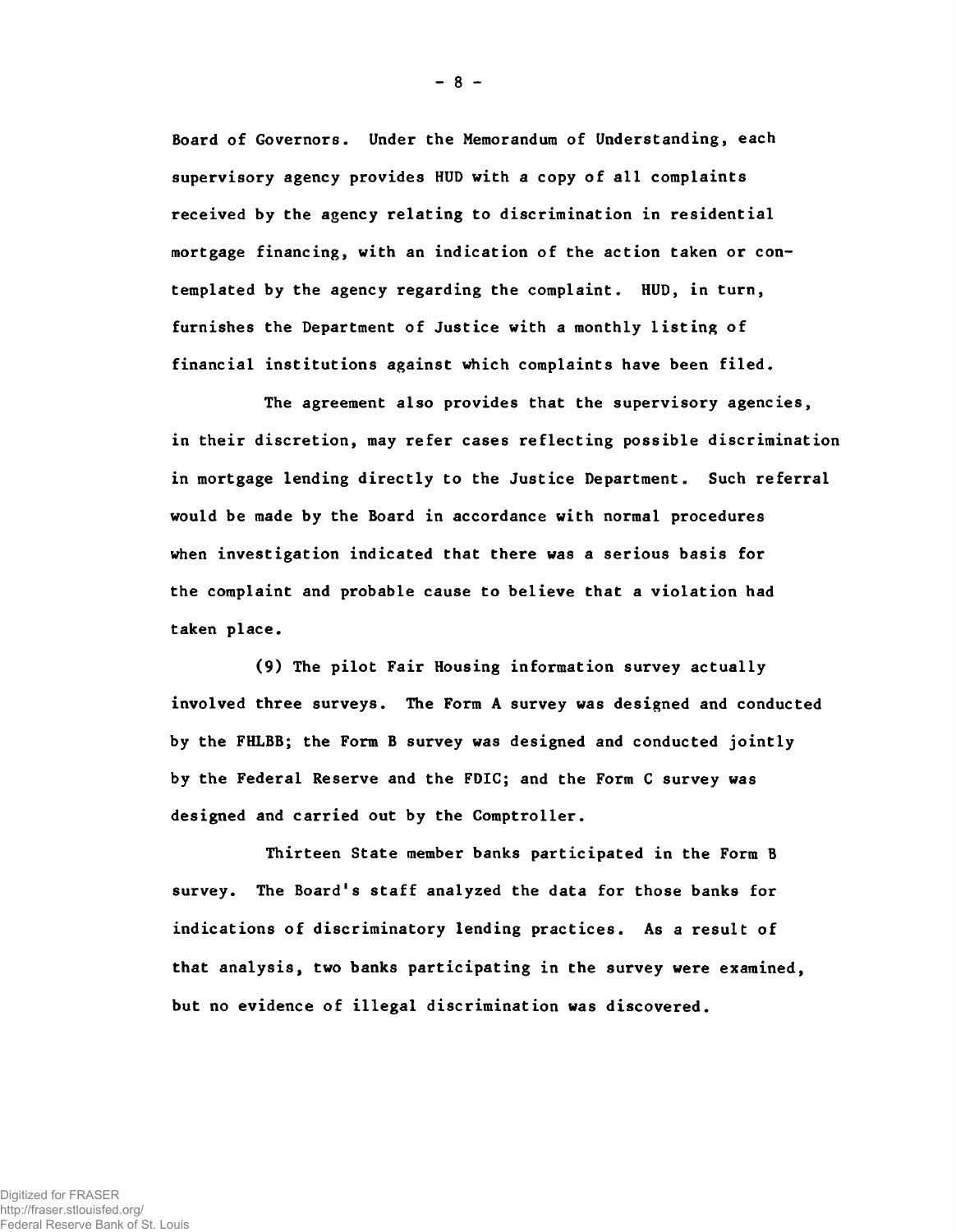Late this spring, the Board obtained from the FIILBB and the Comptroller the raw data from the Form A and C surveys. Thirty-one State member banks participated in the Form A survey and seventeen in the Form C survey. The Board's staff has analyzed these data and has initiated field investigations of several of those institutions.

 $(10)$  The civil rights questionnaire (a copy of which is attached) was developed in 1971 to serve examiners as a tool in determining whether banks were complying with the requirements *of* T itle VIII of the C ivil Rights Act o f 1968 and to apprise banks of the scope of the Act.

The questionnaire was not designed to gather statistical data ior analytical purposes, and, as indicated in the legend at the beginning of the form, the data on the form are based on estimates both of management and of the examiner completing the form. donsequently, the data are used on an individual bank basis by the examiner, and no effort is made to compile the data for all State member banks for analytical purposes. While examiners have not uncovered evidence of illegal discrimination through the use of the questionnaire, they have discussed with management the requirements of the Civil Rights Act and the bank's efforts to comply with it. The Reserve Banks have found these informal conferences effective in helping prevent illegal discrimination and have not found further formal action necessary.

**- 9 -**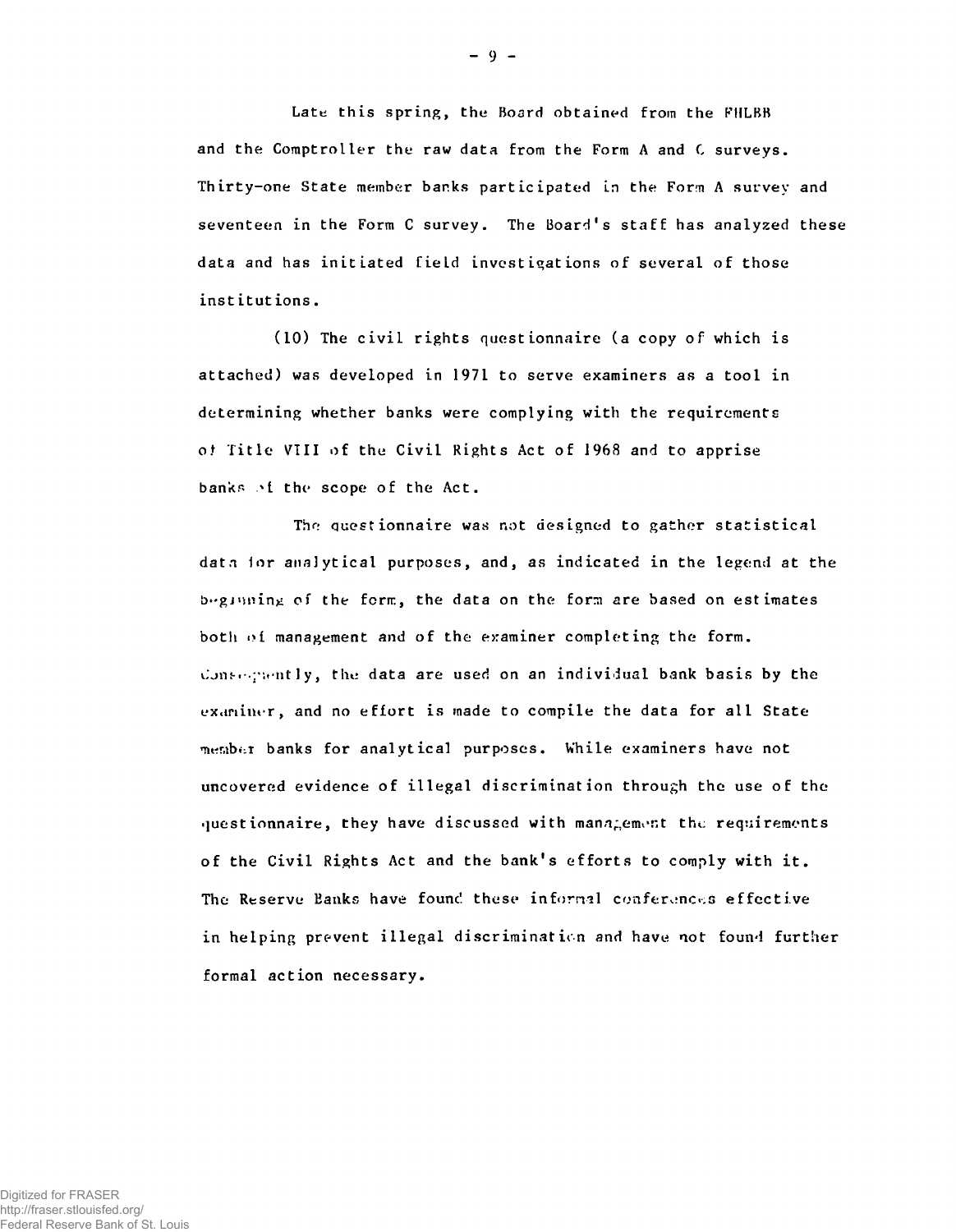| Second Session<br>November 29 through December 8, 1976<br>Curriculum |                |                                                |                                                        |                                                    |                                                                   |                                                                |                                                                 |                                                           |                                                                        |
|----------------------------------------------------------------------|----------------|------------------------------------------------|--------------------------------------------------------|----------------------------------------------------|-------------------------------------------------------------------|----------------------------------------------------------------|-----------------------------------------------------------------|-----------------------------------------------------------|------------------------------------------------------------------------|
| Period                                                               | Time           | Monday<br>November 29                          | Tuesday<br>November 30                                 | Wednesday<br>December 1                            | Thursday<br>December 2                                            | Friday<br>December 3                                           | Monday<br>December 6                                            | Tuesday<br>December 7                                     | Wednesday<br>December 8                                                |
| $\mathbf{1}$                                                         | 9:00<br>10:00  | Introductory<br>Comments<br>Gov. Jackson       | Reg. C.<br>R. Plows                                    | Fair Housing<br>Case Study<br>Review               | Closed End<br>Credit<br>M. Stewart<br>E. Maland                   | Review RESPA<br>& Unfair & De-<br>ceptive Pract.<br>Case Study | Fair Credit<br>Billing<br>G. Loney                              | Fair Cr. Rept.<br>& Leasing<br>Case Study<br>Class Review | Exam. Proc.<br>(cont.)<br>Enforcement<br>Actions                       |
| $\mathbf{z}$                                                         | 10:05<br>11:05 | Existing<br><b>ECO</b><br>A. Geary<br>D. Smith | Reg. C.<br>Forms Review<br>and Case<br>Study           | Reg. Z<br>E. Schnelzer                             | Closed End<br>Credit<br>Case Study                                | Open End.<br>Credit<br>G. Loney                                | Fair Credit<br>Billing<br>Case Study                            | Reg. H<br>Flood Ins.<br>R. Insley                         | Critique                                                               |
| 3                                                                    | 11:15<br>12:15 | cont.                                          | Case Study<br>Class Review                             | Reg. Z<br>F11n                                     | Closed End<br>Credit<br>Case Study<br>Class Roview                | Open End<br>Credit<br>Case Study                               | Fair Credit<br>B111ng<br>Case Study<br>Class Review             | Examination<br>Procedures<br>$(HUD$ $F1Im)$               | Future<br>Prospects;<br>Presentation of<br>Certificates<br>J. Kluckman |
| 4                                                                    |                | L                                              | U                                                      | N                                                  | $\mathbf C$                                                       | H                                                              |                                                                 | Class<br>Luncheon<br>Comments by<br>Janet Hart            |                                                                        |
| 5                                                                    | 1:45<br>2:45   | ECO Forms<br>Review<br>A. Sibert               | Fair Housing &<br>new Reg. B<br>N. Butler<br>A. Sibert | Closed End<br>Credit<br>M. Stewart<br>E. Maland    | Consumer<br>Education<br>C. Aldrich                               | Open End<br>Credit<br>Case Study<br>Class Review               | Fair Credit<br>Reporting<br>M. English                          | Examination<br>Procedures<br>cont.                        |                                                                        |
| 6                                                                    | 2:50<br>3:50   | Reg. B & ECO<br>Forms ; Case<br>$Study - 1$    | Reg. B.<br>Case Study-2<br>Analysis                    | Reg. Z<br>Case Study                               | Consumer<br>Complaint<br>Procedures &<br>Reg. AA<br>K. Casey      | Reg. Q<br>A. Raiken                                            | Consumer<br>Leasing<br>L. Barr                                  | including<br>Uniform<br>Compliance                        |                                                                        |
| $\overline{\mathbf{z}}$                                              | 4:00<br>5:00   | Case Study - 1<br>Class Review                 | Reg. B<br>Case Study-2<br>Class Review                 | Closed End<br>Credit<br>Case Study<br>Class Review | <b>RESPA &amp;</b><br>Unfair & De-<br>ceptive Pract.<br>M. Medvin |                                                                | Fair Cr. Rept.<br>& Leasing<br>Case Study                       | Report;<br>Reporting<br>Standards:                        |                                                                        |
| Evening<br>Assignments                                               |                | <b>Read</b><br>Reg. B.<br>Case Study -         | Analyze<br>Fair Housing<br>Case Study                  |                                                    | Analyze RESPA<br>6 Unfair & De-<br>ceptive Pract.<br>Case Study   |                                                                | Review Examina-<br>tion Checklist<br>& Uniform<br>Compl. Report |                                                           |                                                                        |

 $\sim$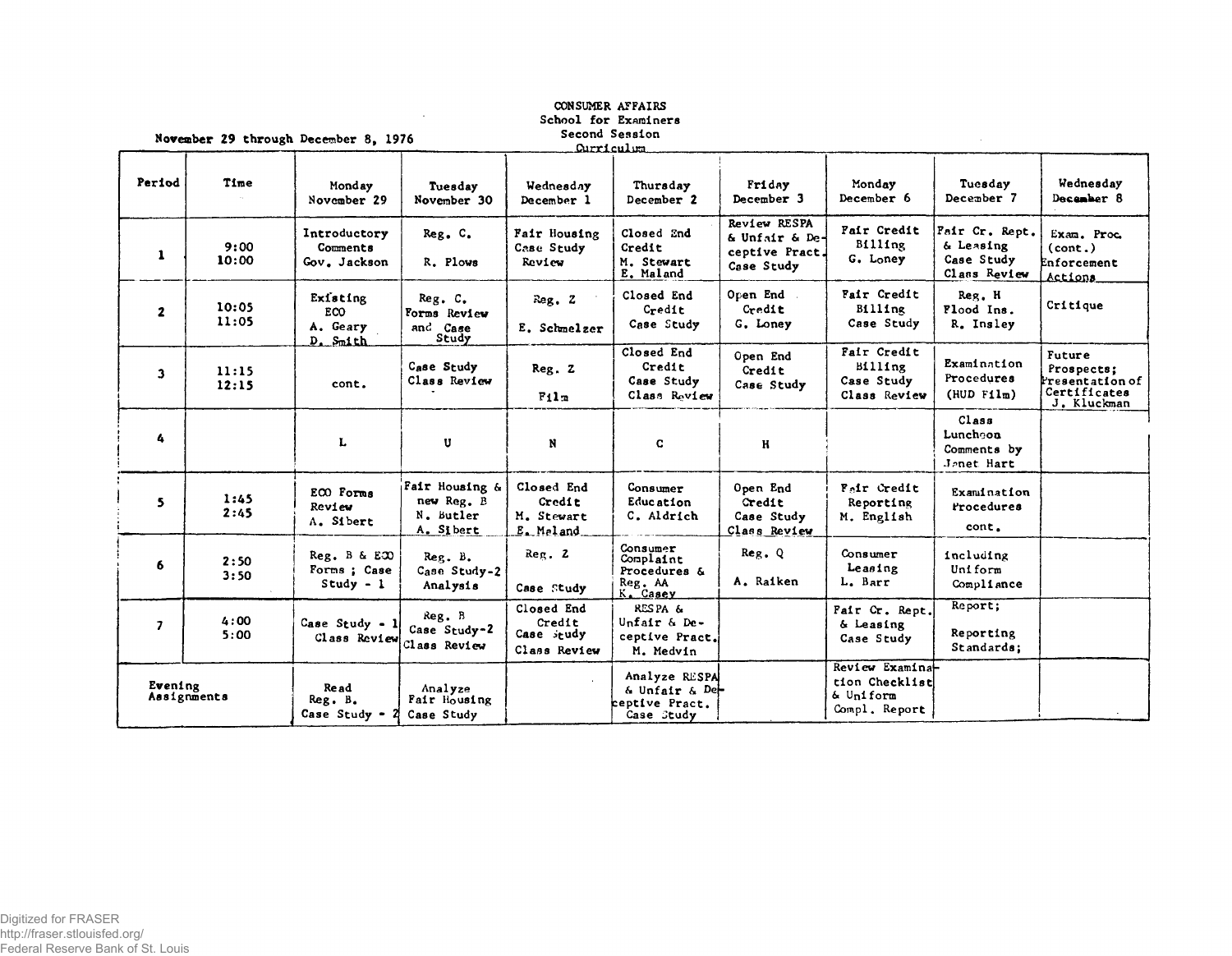(Name and Address of Bank)

(Date of Examination)

# CIVIL RIGHTS QUESTIONNAIRE

Pursuant to Section 805 Title VIII of the Civil Rights Act of 1968, it is unlawful for a bank in connection with loans or other financial assistance, because of the race, color, religion or national origin of (1) loan applicant, (2) any person associated with the loan applicant, (3) any present or prospective owner of the dwelling, (4) any lessees (5) any tenants or occupants, to deny a loan or other financial assistance for the purpose of <u>purchasing</u>, constructing, improving, repairing, or maintaining a dwelling. Further, it is unlawful in connection with any of the loans mentioned to discriminate in the fixing of (a) amount, (b) interest rates, (c) duration, or (d) other terms.

In an effort to determine the bank's knowledge and compliance with this law, the examiner is requested to complete the following questions from information obtained from personal observations and investigations as well as information supplied by bank management. (Circle appropriate answer where indicated; otherwise supply data requested.)

1. Does the bank make loans for residential purposes, including:

|     | Purchase<br>a <sub>z</sub>                                                                                                                          | Yes        | No |
|-----|-----------------------------------------------------------------------------------------------------------------------------------------------------|------------|----|
|     | Ъ.<br>Construction                                                                                                                                  | <b>Yes</b> | No |
|     | c. Improvement, repair, and maintenance                                                                                                             | Yes        | No |
|     | 2. Are the bank's loan officers and executive management aware<br>of the provisions of Title VIII of the Civil Rights Act of 1968?                  | Yes.       | No |
| 3.  | Is a notice posted in a conspicuous place in the bank notifying<br>the public of the provisions of the above mentioned law?                         | <b>Yes</b> | No |
| 4.  | Does the bank include a statement as to its nondiscriminatory<br>practices in all advertising of real estate loans?                                 | Yes        | No |
| 5.  | What is the estimated population of the bank's primary service<br>area?                                                                             |            |    |
|     | 6. What is the estimated minority group <sup>1</sup> / population of the bank's<br>primary service area?                                            |            |    |
| 7.  | What is the estimated number of residential real estate loans<br>made by the bank during the past calendar year?                                    |            |    |
| 8.  | What is the estimated number of residential real estate loans<br>made to minority group borrowers during the past calendar year?                    |            |    |
| 9.  | What is the estimated number of residential real estate loan<br>applications received during the past calendar year?                                |            |    |
| 10. | What is the estimated number of residential real estate loan<br>applications received from minority group members during the<br>past calendar year? |            |    |

*<sup>•</sup>J* For the purpose of this form, minority group is defined as Negro/Black, American Indian, Spanish American, Oriental or Other Minorities (such as Eskimos). Members of the white race are considered non-minority.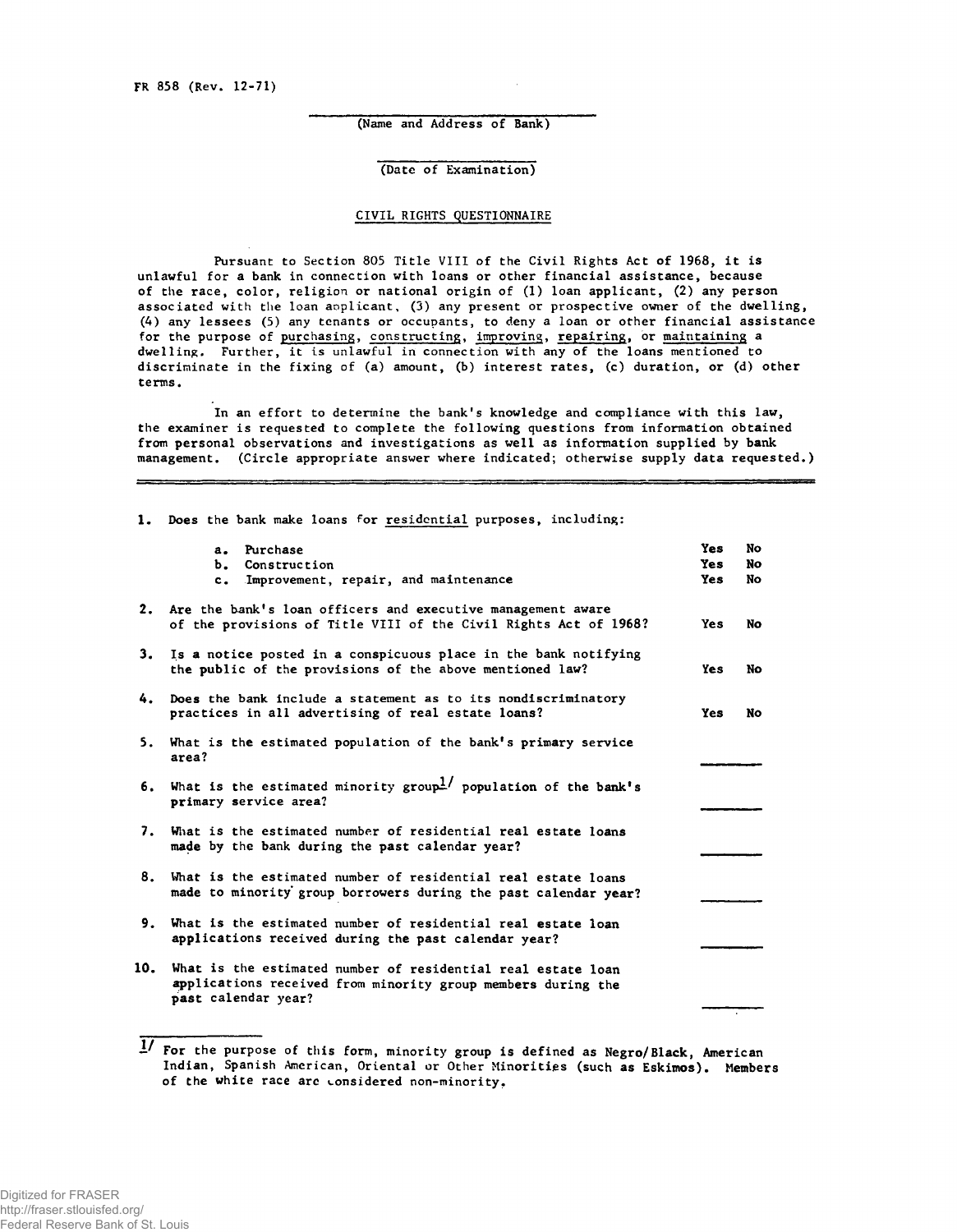| 11. | Are there neighborhoods or other areas of high concentrations of<br>minority group members in which the bank refuses to make real<br>estate loans? If so, specify area and reasons for such refusal. | th. | No |
|-----|------------------------------------------------------------------------------------------------------------------------------------------------------------------------------------------------------|-----|----|
|     |                                                                                                                                                                                                      |     |    |

12. Does the bank refuse to make loans to members of minority groups seeking to purchase residential property in areas where there are no or few minority group residents? If so, specify area and Yes No reasons for such refusal.

13. Are there any residential areas with high concentrations of minority group members within the bank's primary service area where the bank has no or relatively few residential real estate loans? If so, specify areas and reasons for such. **The Supersy Reading State Inc.** Yes No

14. Are there any residential areas with no or few minority group members within the bank's primary service area where the bank has no, or relatively few, residential real estate loans? If Yes No so, specify areas and reasons for such.

15. Are loan terms, i.e., amount, interest rate, duration etc., set without regard to borrower's race, color, religion or national origin? Yes Note also have not a set of the set of the set of the set of the set of the set of the set of the s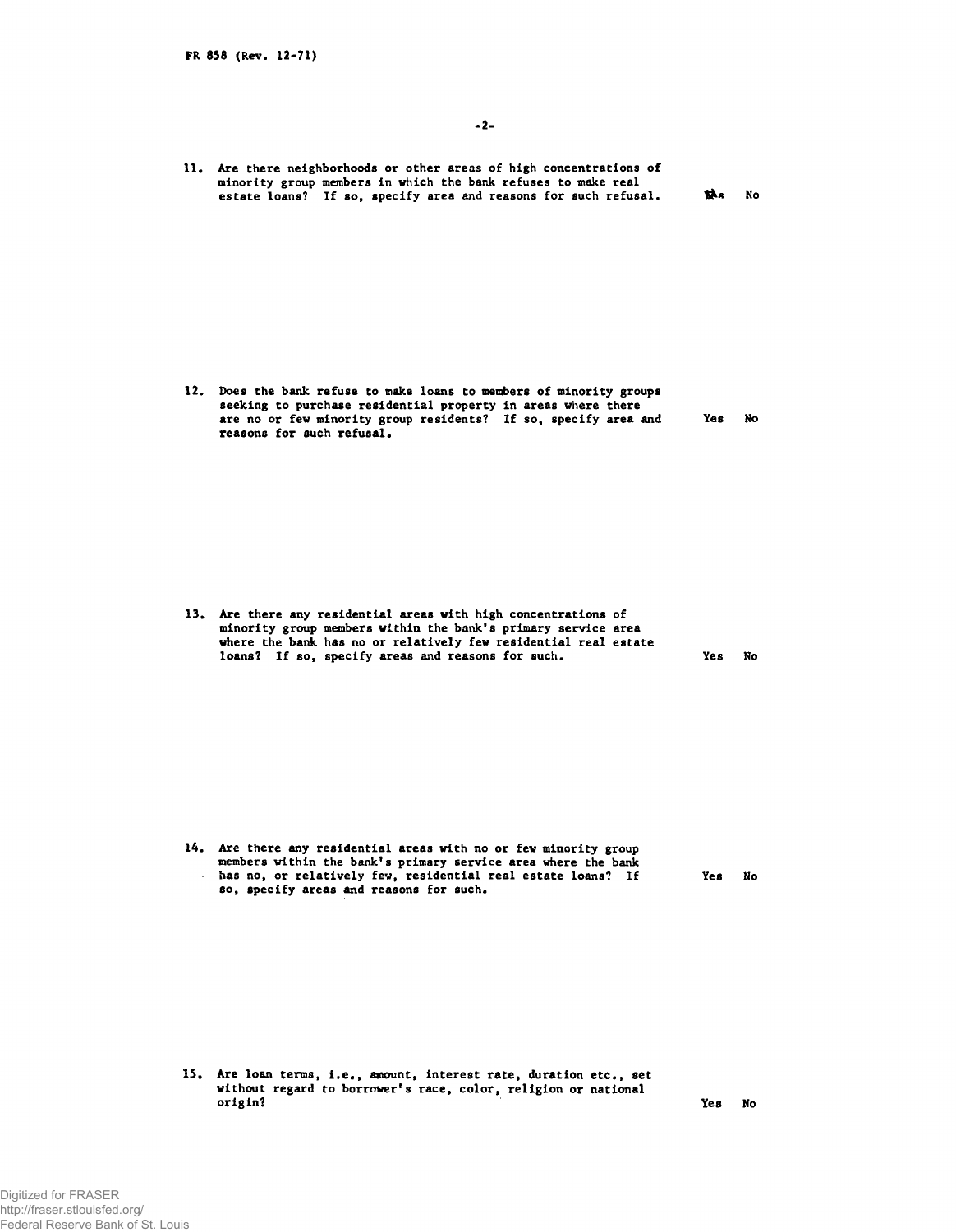# CONSUMER ADVISORY COUNCIL

# Board of Governors Federal Reserve System

### **CHAIRMAN**

Leonor K. Sullivan U.S. House of Representatives

Mrs. Sullivan has been in Congress for 24 years, beginning in 1952. She was the first woman elected to Congress from Missouri. For 12 years, from 1963 to 1975, Mrs. Sullivan was Chairman of the Subcommittee on Consumer A ffairs of the House Banking and Currency Committee. She was one of the primary authors of the Consumer Credit Protection Act of 1968, which included the Truth in Lending Act. In 1970 Mrs. Sullivan sponsored the Fair Credit Reporting Act in the House. She was a member of the National Commission on Consumer Finance from 1969 to 1972. In 19?4 Mrs. Sullivan proposed legislation to forbid discrimination in the extension of credit on the basis of sex, marital status, race, color, religion and age. These proposals are now embodied in the Equal Credit Opportunity Act. Mrs. Sullivan sponsored the Food Stamp Act in 1964. Mrs. Sullivan is currently Chairman of the House Committee on Merchant Marine and Fisheries, and ranking majority member of the Committee on Banking, Currency and Housing and of that Committee's subcommittees on Housing and Community Development, and Consumer Affairs. In addition, she chairs the Joint Committee of the Congress on Defense Protection and its House Materials Availability Subcommittee.

## VICE CHAIRMAN

William D. Warren Los Angeles, California

Mr. Warren is Dean of the School of Law of the University of California at Los Angeles. He was reporter-draftsman of the Uniform Consumer Credit Code, 1964 to 1974, and has been a consultant on consumer law and debtor/creditor law to the National Commission on Consumer Finance and various California agencies. Mr. Warren is the author of books and articles concerning commercial and consumer law. He taught law at Stanford University and the University of Illinois before joining UCLA.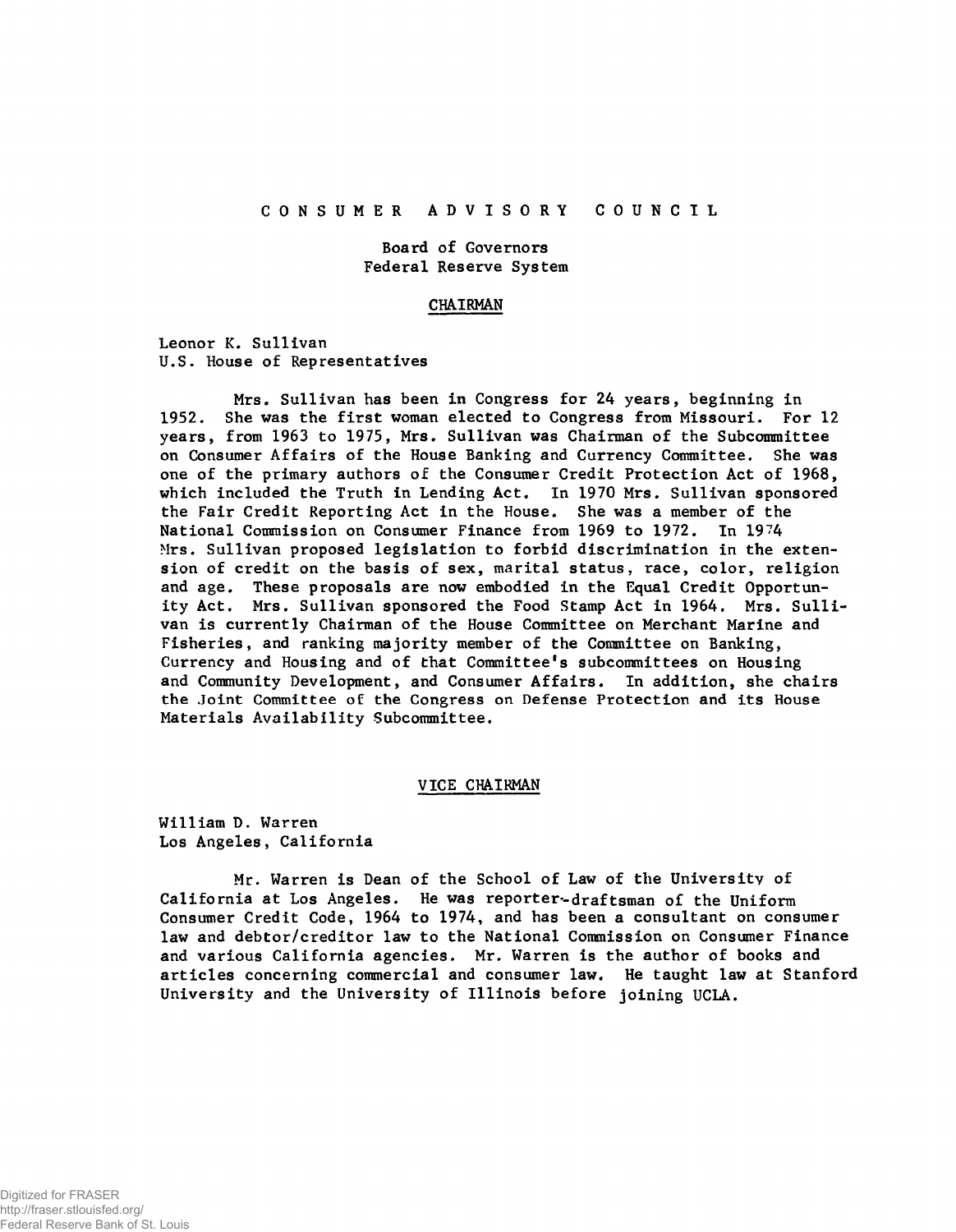## MEMBERS

Barbara D. Blum Atlanta, Georgia

Ms. Blum is Vice Chairman of the Fulton County Planning Commission and was until recently a member of the Atlanta Regional Commission Health and Social Services Advisory Board. She has broad experience as chairman or member of numerous state-wide consumer oriented organizations. Ms. Blum has also worked in the field of mental health. She has a degree of Master of Social Work from Florida State University.

Roland E. Brandel San Francisco, California

Mr. Brandel is a partner in the law firm of Morrison and Foerster. He is a member of the Committee of the American Bar As He is a member of the Committee of the American Bar Association on the Regulation of Consumer Credit. He has worked extensively in the field of bank credit card law. He has been visiting professor of law at the University of California at Berkeley. Mr. Brandel has written and lectured on the subjects of Truth in Lending, Fair Credit Billing, Equal Credit Opportunity and electronic funds transfer.

Agnes H. Bryant Detroit, Michigan

Mrs. Bryant is Director of the City of Detroit Human Rights Department. She chairs the Michigan Consumer Council, and is vice president of the Consumer Research Advisory Council, a member of the Board of the National Association for the Advancement of Colored People, a member of the Advisory Council of the Wayne County Consumer Protection Agency, and a former member of the Michigan State Advisory Council on Vocational Education.

John G. Bull Pompano Beach, Florida

Mr. Bull is President and Chief Executive Officer of the Southern BankCard Corporation. He has served two terms as chairman of the bank card division of the Florida Bankers Association, and was chairman of the design specifications committee which developed a computer program for descriptive billing in electronic funds transfer. He has done extensive work on other aspects of the operation of bank card systems.

 $-2 -$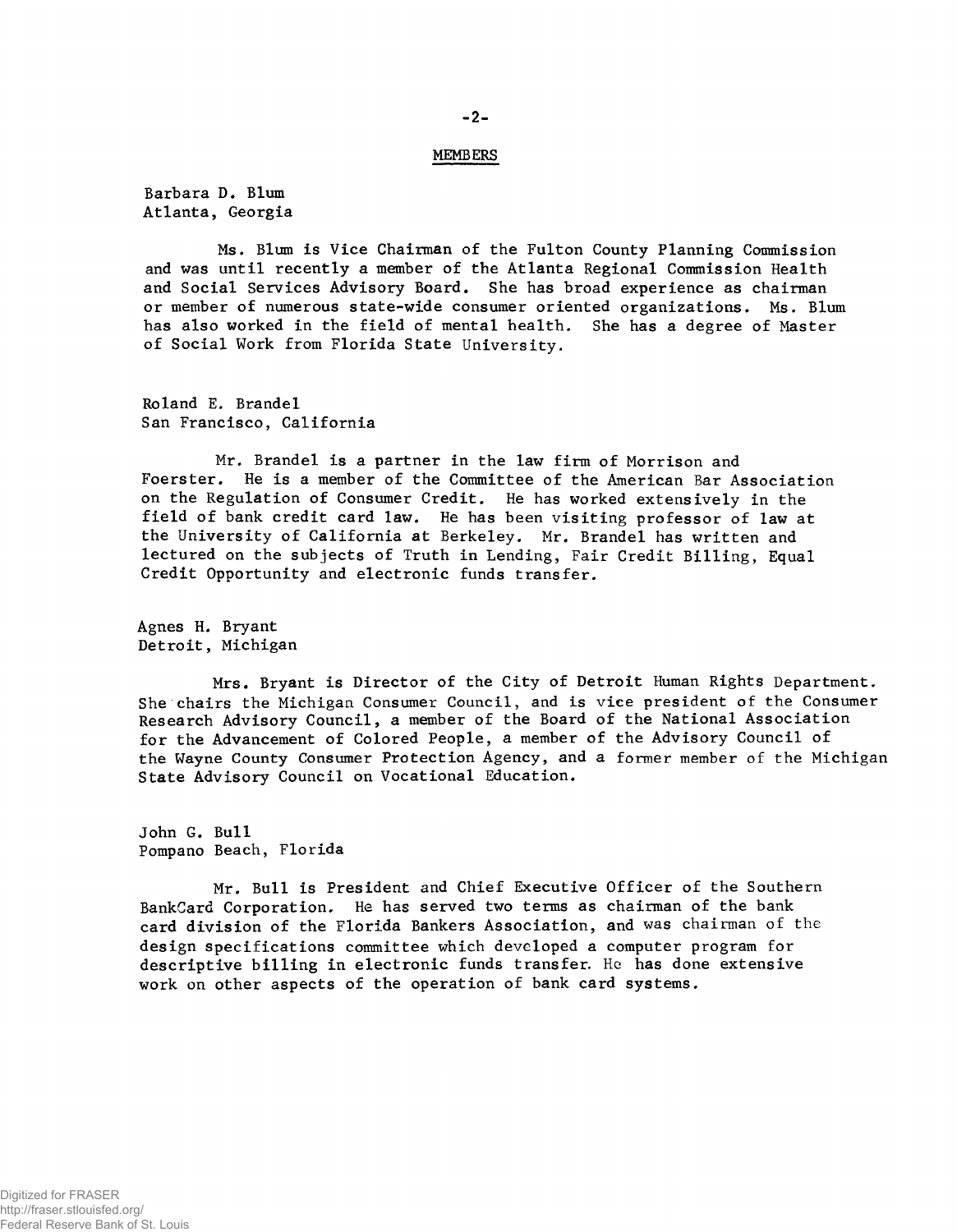Robert V. Bullock Frankfort, Kentucky

Mr. Bullock is Assistant Attorney General in charge of the Division of Consumer Protection in the Office of the Attorney General of Kentucky. He is active in the National Association of Attorneys General's Consumer Protection Committee. He was previously an attorney for the Federal Trade Commission at Cleveland, Ohio, and in Washington, D.C.

Linda M. Cohen Washington, D.C.

Ms. Cohen is Coordinator of the National Credit Task Force of the National Organization for Women, and has served as spokesperson and lecturer on women and credit for that organization. She has been an attorney-adviser in the General Services Administration since 1973 and is active in local community organizations.

John R. Coleman Haverford, Pennsylvania

Mr. Coleman is President of Haverford College and Chairman of the Board of Directors of the Federal Reserve Bank of Philadelphia. He is a Trustee and member of the Research and Policy Committee of the Committee for Economic Development. Mr. Coleman was a member of special CED committees which produced in 1976 statements regarding national policy on "Welfare Report and its Financing" and "Fighting Inflation and Promoting Growth." He is trustee of a number of educational institutions and was formerly a trustee of the Special Development Fund of the National Association for the Advancement of Colored People. Mr. Coleman is the author of a number of books having to do with economics and labor problems. One of his books, "Blue Collar Jounal" (1974) recounts his experiences in 1973 when he took leave from his professional occupations to work as a blue collar laborer.

Robert R. Dockson Los Angeles, California

Mr. Dockson is President and chief executive officer of the California Federal Savings and Loan Association. Prior to joining that Association, he was dean of the undergraudate School of Business and the Graduate School of Business Administration of the University of Southern California at Los Angeles. Mr. Dockson has received the Human Relations Award of the American Jewish Committee and the Brotherhood Award of the National Conference of Christians and Jews.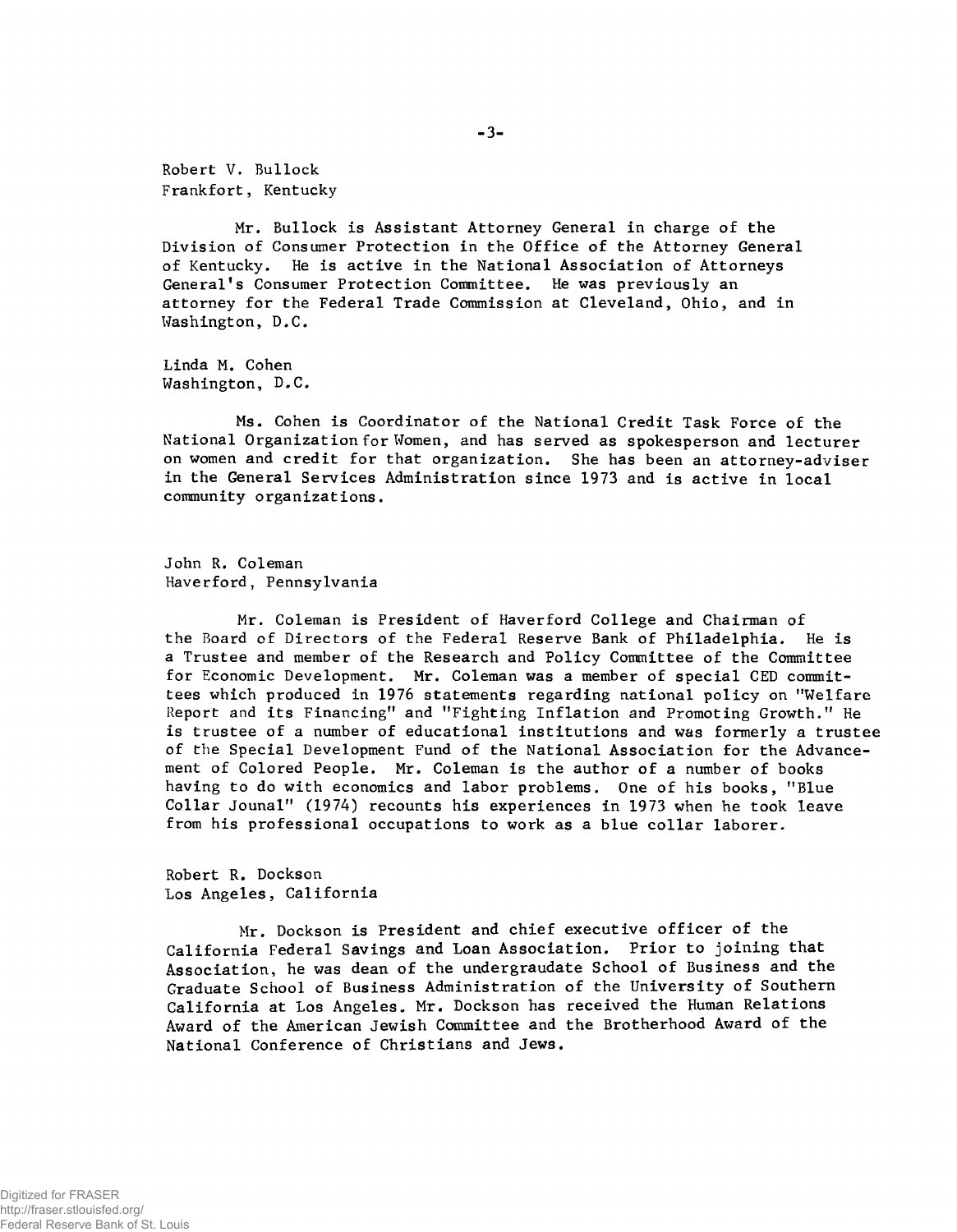**Anne G. Draper Washington, D.C.**

**Ms. Draper is an economic analyst with the AFL-CIO and author of numerous articles, testimony and policy resolutions on consumer matters. She serves on advisory councils in the Department of Labor and the Bureau of the Census. She was formerly a social research analyst with the Social Security Administration and served as an economist with the National War Labor Board and the Office of Price Controls.**

**Carl Felsenfeld New York City, New York**

**Mr. Felsenfeld is Vice President of Citicorp in charge of legal aspects of its consumer-related operations. He is a member of the Committee on the Regulation of Consumer Credit of the American Bar Association and the Committee on Consumer Affairs of the New York City Bar Association and is an adjunct professor of Banking Law at Fordham University. He has served as consultant to the Commissioners on Uniform State Laws in the draftine of the Uniform Consumer Credit Coda**

**Marcia A. Hakala Omaha, Nebraska**

**Ms. Hakala was until recently Executive Director of the Mayor's Commission on the Status of Women for the city of Omaha and is a member of a number of other advisory councils and committees working in the fields of manpower planning, women in small business, and problems of older citizens. She has taught at Illinois State University, Cleveland State University, Stout State University, and Indiana University.**

**Joseph F. Holt, III Washington, D.C.**

**Mr. Holt is a consultant to the Federal National Mortgage Association, where he was formerly National Field Representative with responsibility for field operations, especially in the area of discrimi**nation by geographic areas ("red-lining"). Mr. Holt is a former member **of the U.S. House of Representatives, and was a member of the Education and Labor Committee and served on House subcommittees responsible for minimum wage legislation and Federal aid for education in impacted areas.**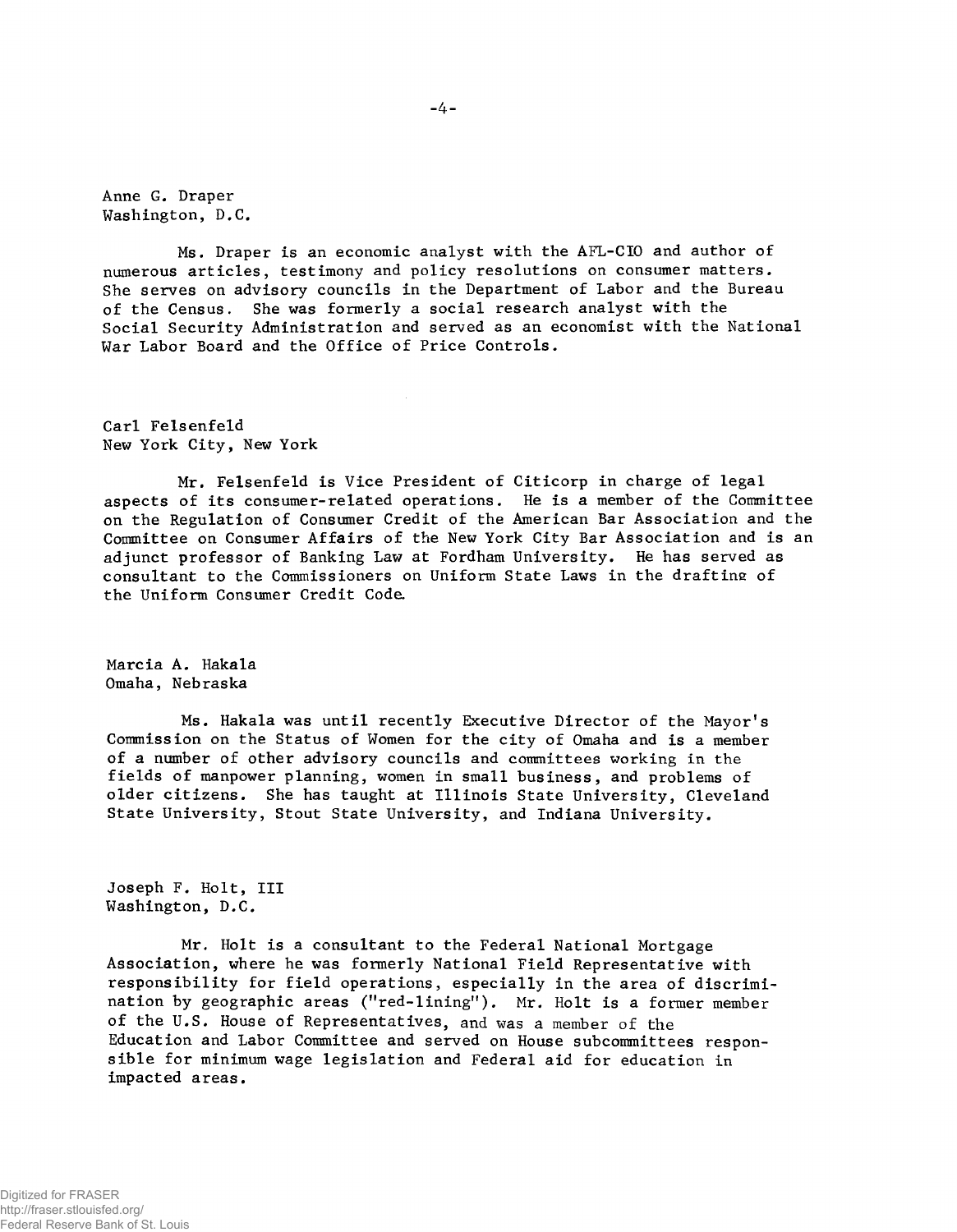Edna De Coursey Johnson Baltimore, Maryland

Ms. Johnson is Director of Consumer Services of the Baltimore Urban League. She is a member of the President's Consumer Advisory Council. Ms. Johnson is also a member of the Maryland and Virginia Citizens Consumer Councils, of the Covernor's Commission on the Status of Women, and of the Board of Directors of Consumer's Union of the United States. She was formerly a teacher in the Baltimore public schools.

Robert J. Klein New York City, New York

Mr. Klein is a senior editor of Money Magazine. He is a member of the National Advisory Council on Small Claims of the National Center for State Courts and served from its inception on the Federal Reserve Board's Truth in Lending Advisory Committee (which the Consumer Advisory Council replaces). He has been a reporter and editor with a number of publications and is the author of numerous articles concerning consumer affairs. Mr. Klein has testified on consumer matters before governmental committees.

Ralph Lazarus Cincinnati, Ohio

Mr. Lazarus is Chairman of the Board of Directors of Federated Department Stores, Inc. He is a Trustee and member of the Research and Policy Committee of the Committee for Economic Development and has been associated with the Stanford Research Institute Council and the Council for Financial Aid to Education. Mr. Lazarus is a Trustee of Dartmouth College and a member of the Rockefeller University Council, among a number of other civic associations.

Percy W. Loy Portland, Oregon

Mr. Loy is president of the Kubla Khan Food Company. He is serving his third term as a member of the District Advisory Council of the Small Business Administration, is a member of the Business Liaison Committee of the Business School of the University of Oregon, and is a past president of the Frozen Food Council of Oregon and a past member of the Marketing Advisory Council of the Business School of the University of Oregon. He is a member of the Board of Overseers of Lewis and Clark College.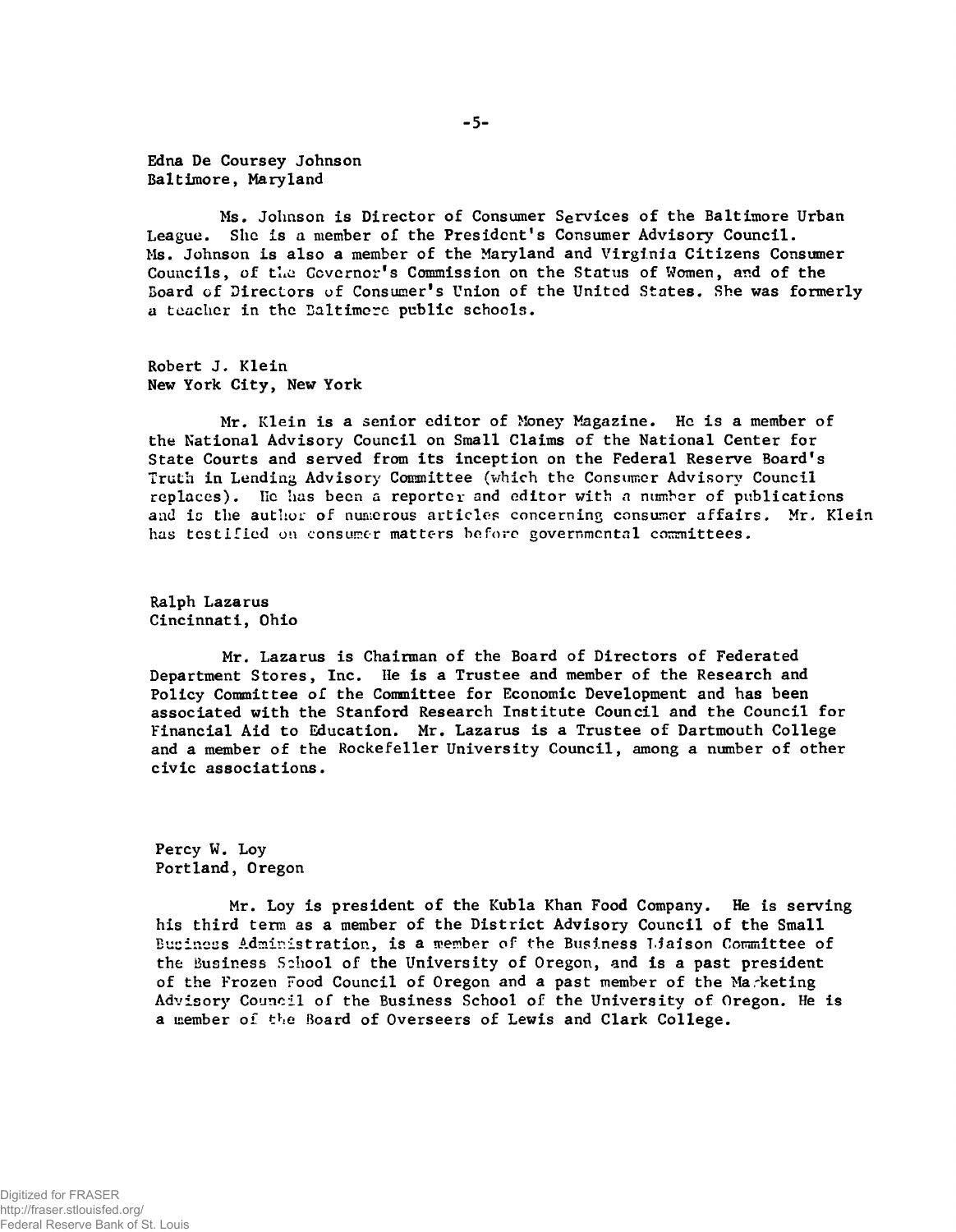**R. C. Morgan El Paso, Texas**

**Mr. Morgan is president of the Government Employees Credit Union of El Paso. He is immediate past vice chairman of the National Legislative Forum and chairman of the Governmental Affairs Committee of the Credit Union National Association, He served three terms as president of that Association. He has served as a member and as chairman of the Credit Union Advisory Commission for the State of Texas and as a member of the Texas Credit Union** Commission. He has testified on consumer protection issues before committees **of the U\*S. Senate rr.d House** *o f* **Representatives and regulatory agencies.**

**Reece A. Overcash Dallas, Texas**

**Mr. Overcash is president and chief operating officer of Associates Corporation of North America. He has served as president of the National Consumer Finance Association and formerly served on the board of directors of the North Carolina Economic Resources Association. He has taught at the National Institute of Consumer Finance at Marquette University and the National Instalment Banking School at the University of Colorado.**

**Raymond J. Saulnier New York City, New York**

**Mr. Saulnier is professor emeritus of economics at Barnard College, Columbia University. He is a former chairman of the President's Council of Economic Advisers and a former director of the Financial Research Program of the National Bureau of Economic Research, where he was responsible for studies of consumer instalment credit. He has written extensively in the field of consumer instalment credit.**

**E. G. Schuhart Dalhart, Texas**

**Mr. Schuhart, a farmer and rancher, has served as vice-chairman and member of the Federal Farm Credit Board (policy-making board for the Farm Credit System). He has also been a member of the Agricultural Stabilization and Conservation Committee for the State of Texas and mayor of the City of Dalhart, Texas. He has been a director of the Farm Credit Board of** Houston and a chairman and member of the stockholders' committee of the **Federal Land Bank of Houston. He was formerly manager of the Schuhart Grain Company.**